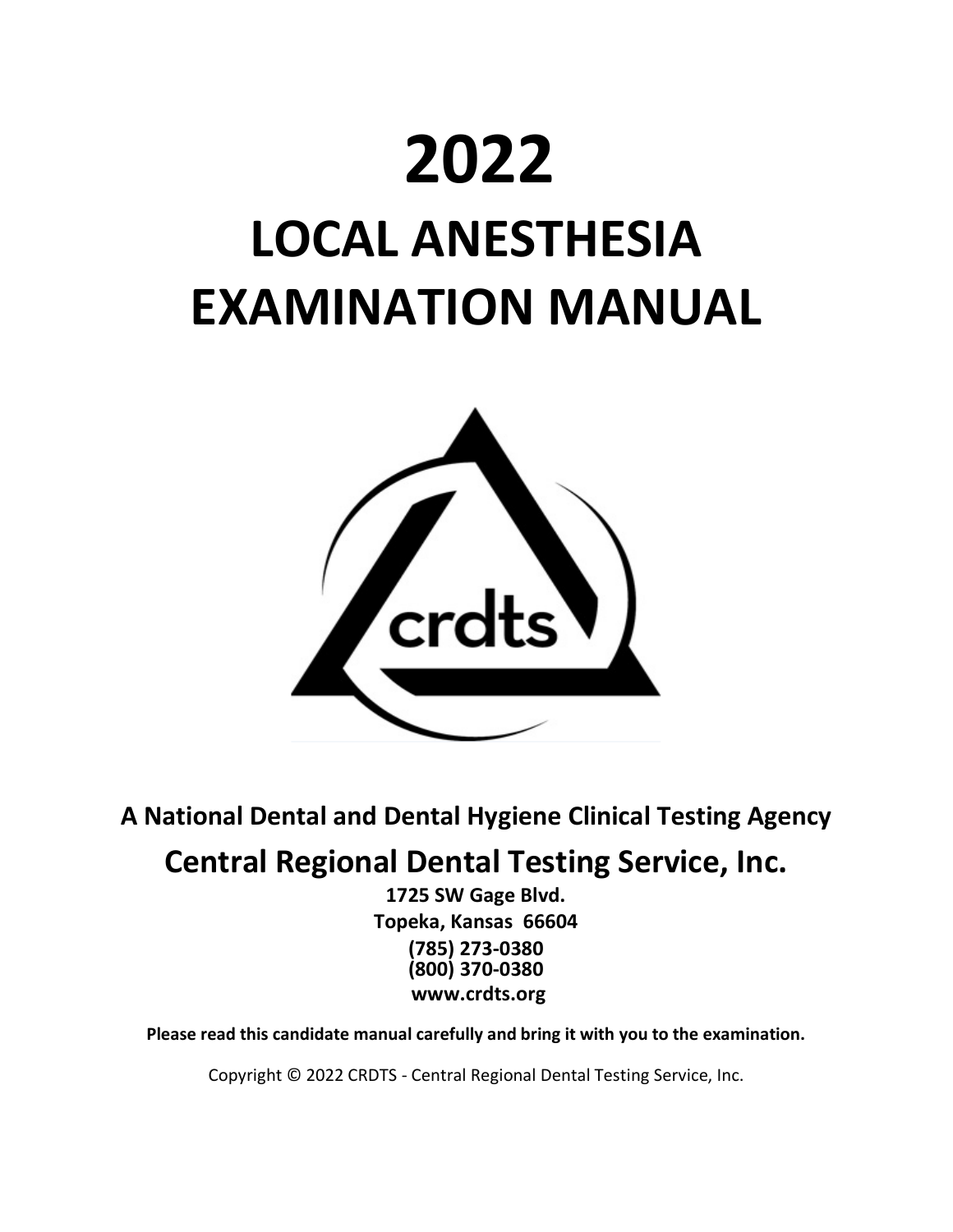## **Table of Contents**

|        | 1  |
|--------|----|
|        | -1 |
|        | -1 |
|        | -1 |
|        |    |
|        |    |
|        |    |
|        |    |
|        |    |
|        | 3  |
|        | 4  |
|        | 4  |
|        | 4  |
|        | 4  |
|        | 5  |
|        |    |
|        | 9  |
|        | -9 |
|        |    |
|        |    |
|        |    |
|        |    |
|        |    |
|        |    |
| Forms: |    |
|        |    |
|        |    |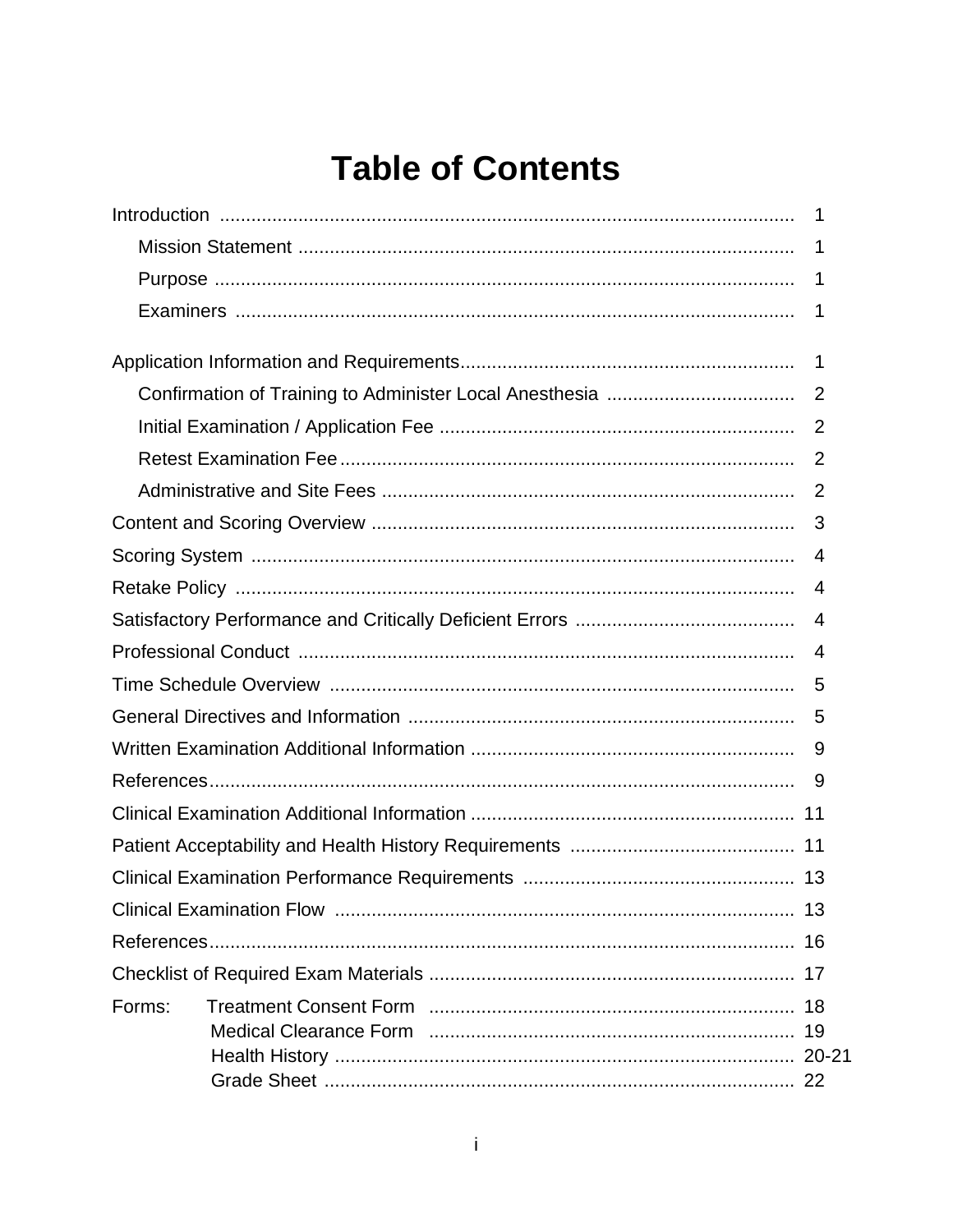## **CRDTS 2022 LOCAL ANESTHESIA EXAMINATION SUPPLEMENT TO CANDIDATE'S MANUAL**

## **Introduction**

This manual has been designed to assist candidates in their preparation for the CRDTS Local Anesthesia examination. Outlined below are general directives and information for the conduct of the examination.

**Mission Statement:** To provide the dental examination community with test construction and administrative standardization of national uniform clinical licensure examinations. All examinations will demonstrate integrity and fairness to assist State Boards with their mission to protect the health, safety, and welfare of the public by assuring that only competent and qualified individuals are allowed to practice.

**Purpose:** The purpose of this examination is to assess the candidate's professional knowledge, skills, abilities, and judgment (KSAJ's) as applied in the clinical technique of local anesthetic administration and procedures.

**CRDTS:** The Central Regional Dental Testing Service, Inc. (hereinafter abbreviated CRDTS) is an independent testing agency which develops and administers clinical competency examinations on behalf of its member and participating states. Regional testing agencies, such as CRDTS, do not have the authority to license individuals or to implement policy that goes beyond the laws of its member states. Regional testing agencies should not be confused with state boards of dentistry.

**Examiners:** Candidates will be evaluated by examiners from the jurisdictions which comprise CRDTS. These examiners may be members of their State Boards or may have been selected by their State Boards to serve as examiners. All examiners are trained and calibrated to CRDTS exam criteria prior to each examination.

## **Application Information & Requirements**

Qualified candidates may apply to take the local anesthesia examination by applying online at [www.crdts.org.](http://www.crdts.org/) Once an application is completed online, it is considered a contract with CRDTS. If a candidate fails to fulfill all requirements of the application or is unable to take the exam, the policies below will apply. Additional portions of the application may be uploaded online. Detailed information regarding required documents, fees, test sites, and examination dates/deadlines are outlined on the CRDTS website and in this manual. A fully executed application complete with the appropriate documentation and fee is required to take the examination.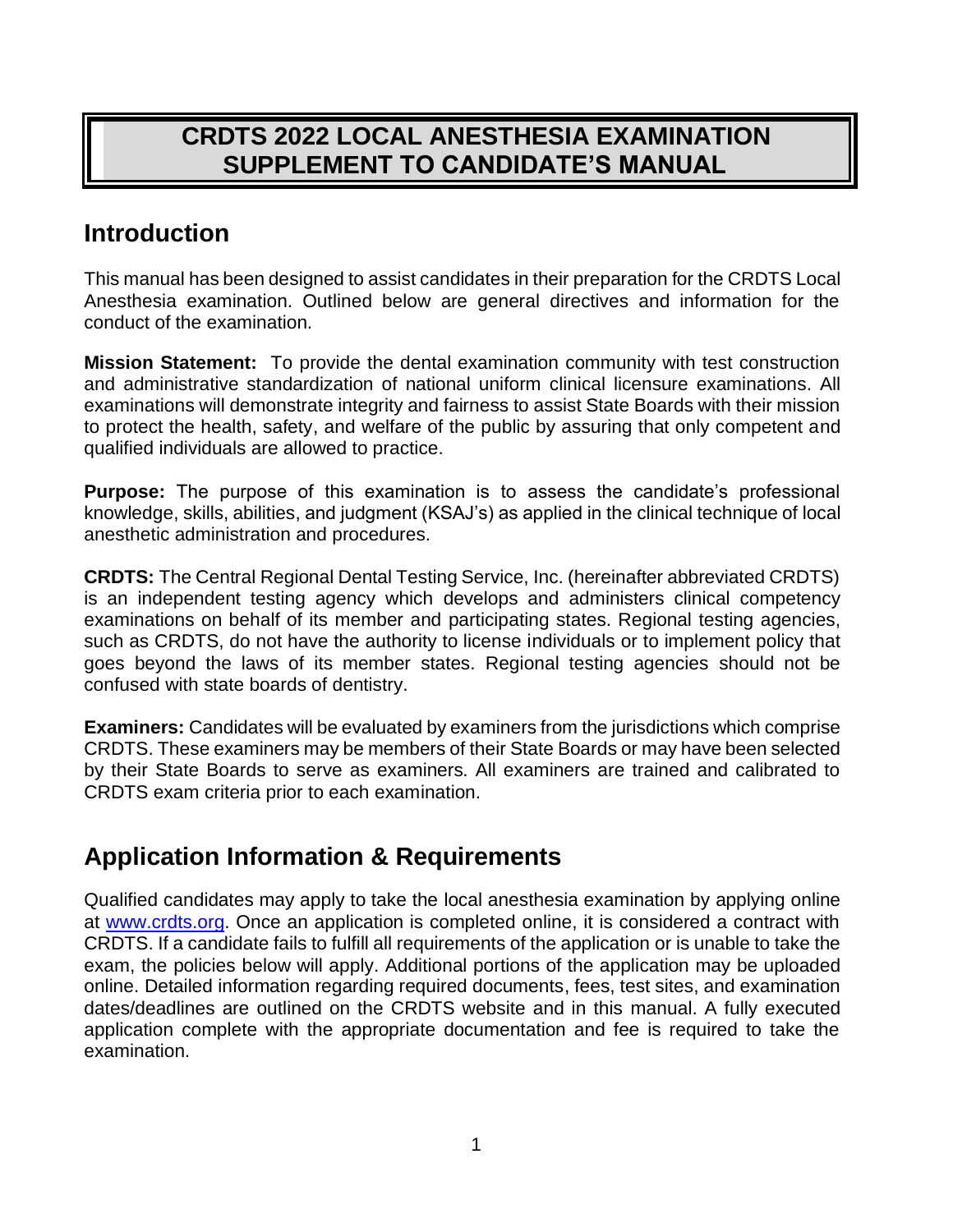**Confirmation of Training to Administer Local Anesthesia:** Candidates applying to take the local anesthesia examination must submit proof of training at the time of application verifying appropriate educational and clinical training. For programs with multiple applicants, Program Directors may submit one blanket letter on official letterhead with a list of all eligible students verifying training to administer anesthesia.

**Initial Examination/Application Fee**: The appropriate examination fee must be paid at the time of application. Applications must be completed online at [www.CRDTS.org](http://www.crdts.org/) Payment submitted must be for the exact amount and can be paid online via VISA or Mastercard or by cashier's check or money order with the applicant's CRDTS ID number written in the lower left-hand corner. PERSONAL CHECKS WILL NOT BE ACCEPTED AND WILL BE RETURNED TOGETHER WITH THE APPLICATION TO THE APPLICANT.

**Initial Examination Fee:** The Local Anesthesia Examination fee is \$395 and includes application for one attempt at both the written and clinical portion of the examination. Some states require only the written portion or only the clinical portion of the exam. In those cases, applicants pay only the fee for the needed portion. (Written exam =  $$120$ , Clinical exam = \$275)

**Retest Examination Fee**: Retakes are offered at the site immediately upon completion of the first attempt groups. If candidates are unsuccessful with one or both clinical injections, they must apply and pay the retake fee of \$275 prior to retesting. When retaking the CLINICAL examination, only the unsuccessful injection(s) need(s) to be completed. The retake fee for the WRITTEN portion of this examination is \$120. Candidates are permitted to apply for only one examination at a time and may not submit another application until after the results of the prior examination have been distributed.

**Administrative Fee:** An administration fee of \$25 is included in the above examination fee. This administrative fee is non-refundable and deducted from all returned application fees. Under certain circumstances, an additional administrative fee may be imposed. In such cases the candidate will be notified accordingly.

**Site Fee:** The school may charge a site fee/rental fee for use of instruments, clinic facilities, supplies, and disposables. A rental charge or deposit imposed by the testing site must be remitted directly to the school. Candidates taking the examination at a school other than their own are encouraged to visit the site prior to the time of the examination to become familiar with the school. It is the responsibility of the candidate to plan with the school for the provision of instruments and supplies.

#### **Additional administrative, application policies and rules related to the following are in the CRDTS Patient Based Candidate Manual:**

- Petition for Review
- Policy for Reexamination and Remediation
- Policy for Testing Candidates with Disabilities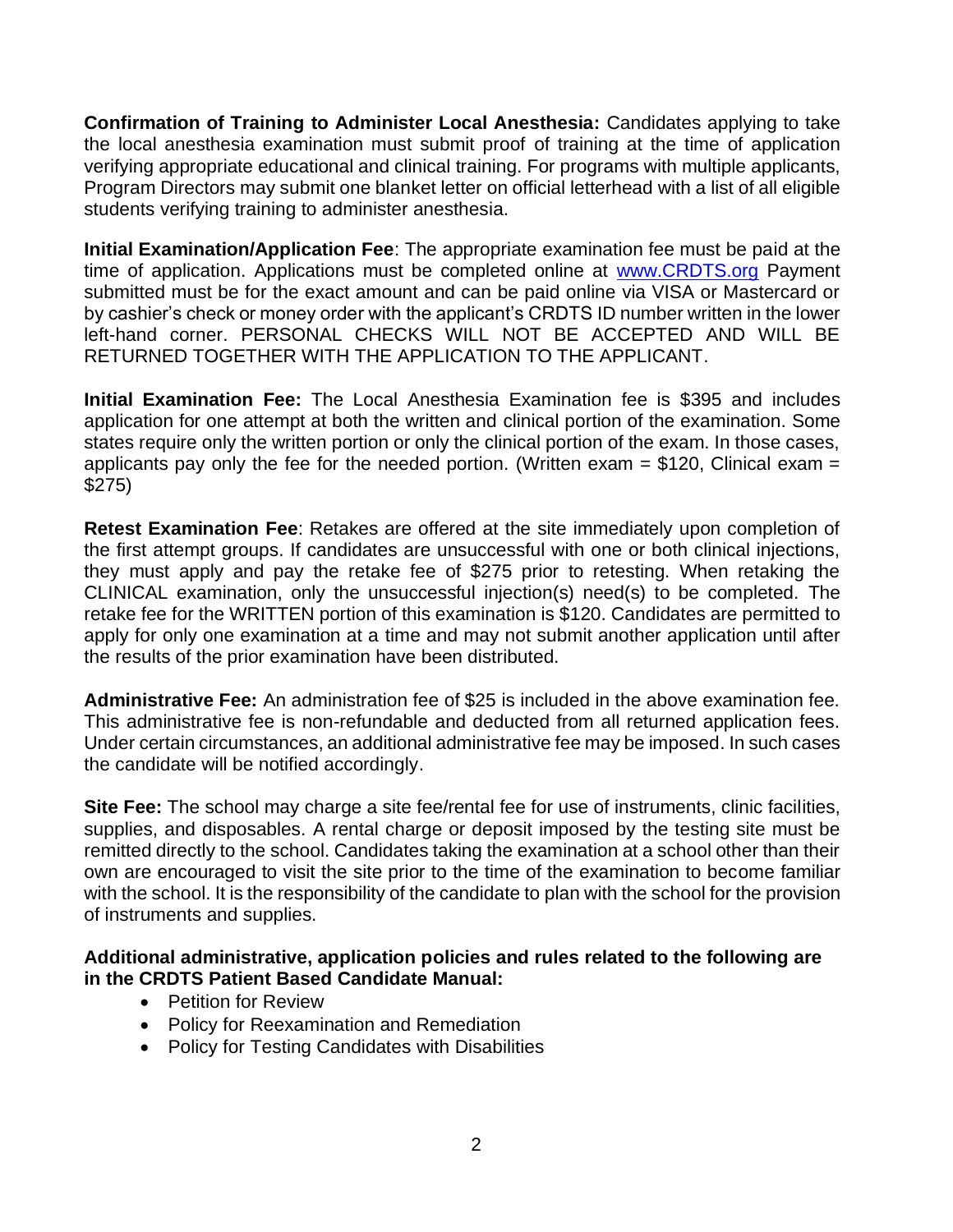## **Local Anesthesia Examination Content and Scoring Overview**

The local anesthesia examination is a Two-part examination; written and clinical. Candidates may take the written and clinical portion of the examination in any order they prefer (i.e.: there is no requirement to take and/or successfully complete one part of the exam before the other). Candidates must pass both the written and clinical portions of the examination within twelve (12) months after the initial attempt of either part. The examination is an evaluation of specific local anesthesia knowledge and clinical technique, as well as the candidate's compliance with professional standards during the examination. Below is a summary of the specific content, criteria and scoring associated with the examination.

|                                           | <b>Scorable</b> | <b>Points scored</b> | <b>Max</b>    |
|-------------------------------------------|-----------------|----------------------|---------------|
| <b>Written LA Examination</b>             | <b>Items x</b>  | per Item $=$         | <b>Points</b> |
| <b>Case Based Questions</b>               |                 |                      |               |
| 40 case-based, multiple-choice questions  | 40              |                      | 40            |
| <b>Multiple Choice Questions</b>          |                 |                      |               |
| 20 multiple choice questions              | 20              |                      | 20            |
| <b>Beta Test Questions and Cases</b>      | varies          |                      |               |
| <b>TOTAL EXAM POINTS/ MAX SCORE</b>       |                 |                      | 60            |
| (Each question has only 1 correct answer) |                 |                      |               |

**Passing score: 75% = 45/60 questions answered correctly**

**Time Limit: 2 hours maximum is allowed for the written examination**

**Cases, Categories and Topics covered:**

- **Pre-Anesthetic Patient Assessment**
- **Head, Neck and Oral Anatomy**
- **Pharmacology and Physiology**
- **Delivery Technique**
- **Prevention and Management of Complications**

**The written LA examination is administered by CRDTS' proctors at dental hygiene schools. Candidates take the examination in a classroom using CRDTS' secure tablets.** 

| <b>Clinical LA Examination</b>                                                        | <b>Scoring</b> |
|---------------------------------------------------------------------------------------|----------------|
| The candidate must successfully, safely, and competently administer:                  |                |
| - One (1) posterior superior alveolar (PSA) injection                                 |                |
| - One (1) inferior alveolar (IA) injection                                            |                |
| Successful completion of BOTH injections is required to Pass the clinical examination |                |
| The clinical examination is Pass/Fail based on the scoring criteria in this manual    |                |
| <b>EXAM SCORE</b>                                                                     | Pass/Fail      |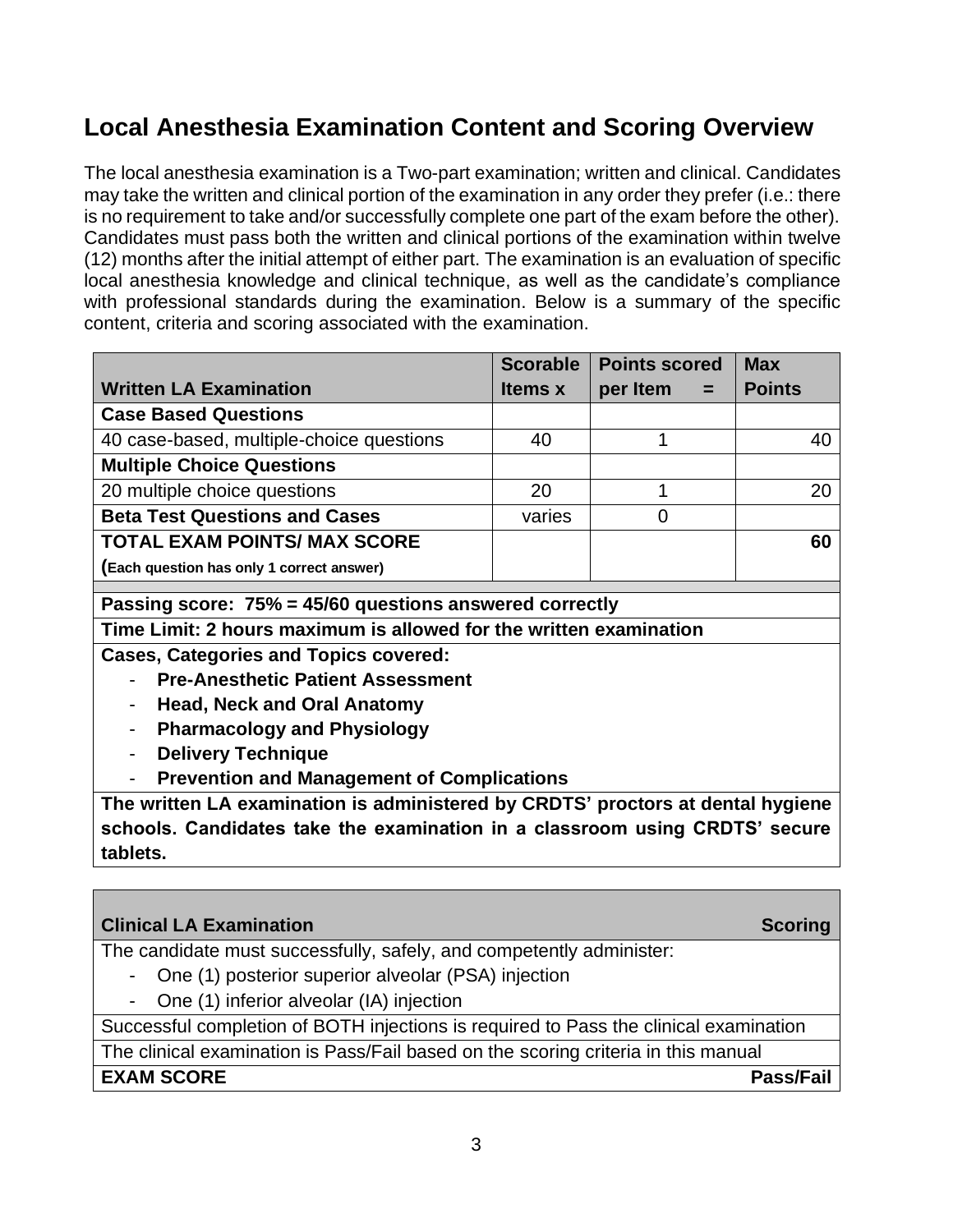## **Examination Scoring System**

Only State Boards of Dentistry are legally authorized to determine standards of competence for licensure in their respective jurisdictions. However, in developing the local anesthesia examination, CRDTS has recommended a score of '75' to be a demonstration of sufficient competence for the WRITTEN portion of the examination and a score of 'Pass' to be demonstration of sufficient competence for the CLINICAL portion of the examination and participating State Boards of Dentistry have agreed to accept that standard. To achieve "CRDTS Local Anesthesia status," candidates must successfully complete BOTH the written and clinical portions of the Local Anesthesia examination with a score of 75 or more on the WRITTEN examination and a score of 'Pass' on the CLINICAL examination.

Scoring for the written examination is described in the scoring chart listed previously.

Scoring for the clinical examination utilizes a Pass/Fail criterion-based grading system to differentiate between acceptable and unacceptable performance. Criteria have been established for each of the two required injections. CRDTS on-site proctors and three off-site examiners independently evaluate each injection and apply the criteria in assessing performance. Any scorable item that is confirmed as a Critically Deficient (DEF) error by CRDTS proctors or by at least two independent examiners will result in failure of the Local Anesthesia Examination even if all other rated criteria and scorable items are successfully completed.

#### **Retake Policy**

Candidates who are unsuccessful on their first attempt of the written exam can retake at the same site on the next day after paying the retest fee, PROVIDING the site can accommodate a retest schedule. Unsuccessful candidates are encouraged to study the areas of deficiency, provided in their critique, prior to attempting the exam again.

Candidates who are unsuccessful on their first attempt of the clinical injections can retake at the same site after paying the retest fee. Only the injection(s) that were unsuccessful need to be retaken. If a candidate chooses not to retake on site, both injections need to be retaken at a subsequent clinical exam site.

## **Satisfactory Performance and Critically Deficient Errors**

Satisfactory (SAT): Techniques that are of acceptable to ideal quality, demonstrating competence in clinical judgment, knowledge, and skill, to include slight deviations from ideal which will not lead to injury or jeopardize overall patient safety.

Critically deficient errors (DEF): Any actions or techniques that could lead to patient injury and/or may jeopardize the overall safety of the patient. Such an error demonstrates unacceptable skill, knowledge, or judgment of the local anesthetic procedure.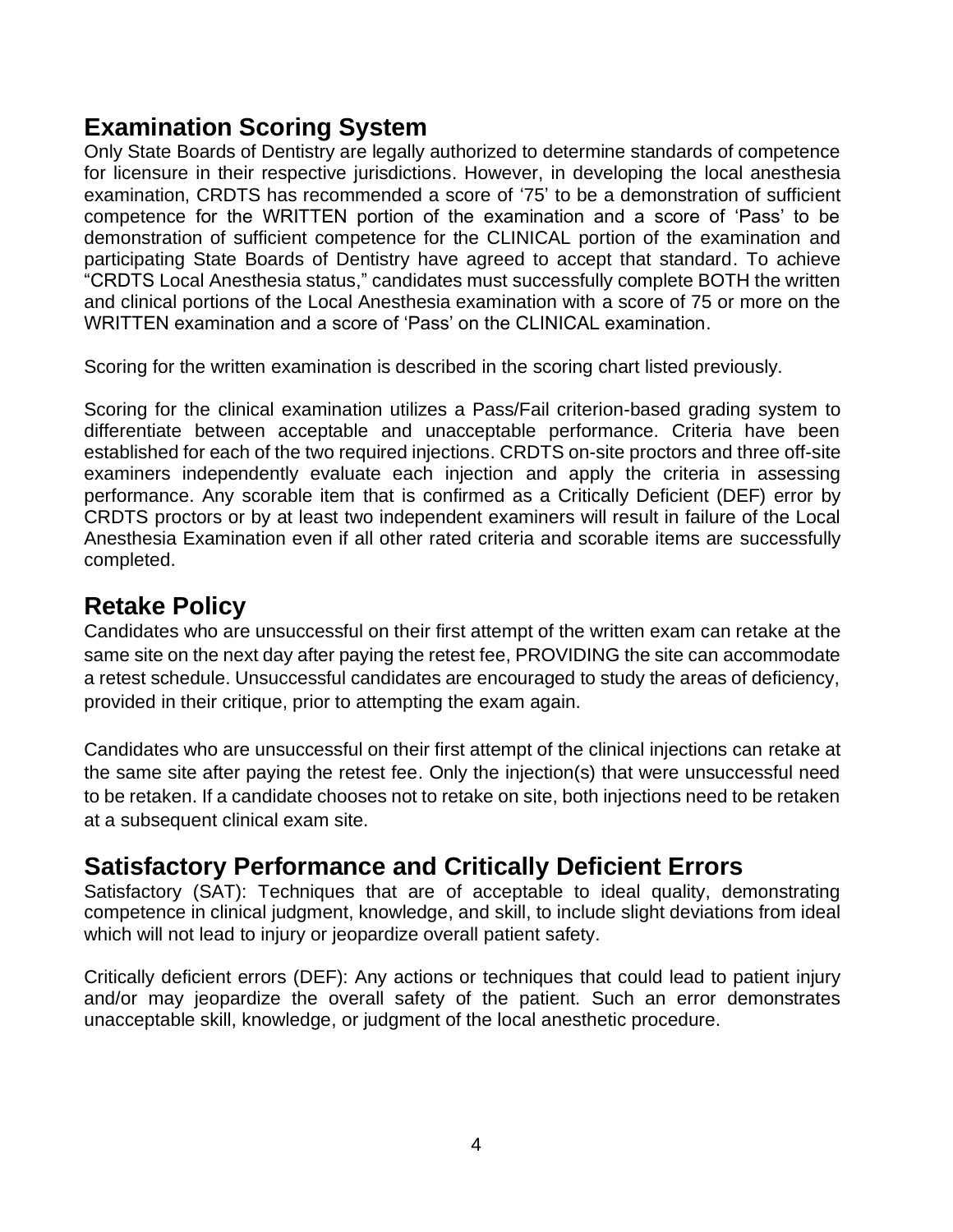## **Professional Conduct**

**Dishonesty Clause:** Candidates failed for dishonesty shall be denied reexamination for one full year from the time of the infraction. Additionally, all State Boards will be notified of the situation. In some states, candidates failed for dishonesty may be permanently ineligible for licensure. Therefore, candidates should address these matters with the state(s) where they desire licensure prior to retaking the examination.

As a participant in an examination to assess professional competency, each candidate is expected to maintain professional standards. The candidate's conduct and treatment standards will be observed during the examination and failure to maintain appropriate conduct and/or standards may result in dismissal from the exam.

Each candidate will be expected to conduct himself/herself in an ethical, professional manner and maintain a professional appearance at all times. Candidates are prohibited from using any study or reference materials during the examination. Any substantiated evidence of dishonesty, such as collusion, use of unauthorized assistance or intentional misrepresentation during registration, pre-examination or during the examination shall automatically result in dismissal from and failure of the entire examination and forfeiture of all examination fees for the current examination.

Some examples of unprofessional conduct that would result in failure of the examination:

- Falsification or intentional misrepresentation of application requirements.
- Cheating (Candidate will be dismissed immediately).
- Any candidate demonstrating complete disregard for the oral structures, welfare of the patient and/or complete lack of skill and dexterity to perform the required procedures.
- Misappropriation or thievery of equipment during the examination.
- Alteration of examination records.
- Using unauthorized equipment at any time during the examination process.
- Failure to follow time limits and/or complete the examination within the assigned time.
- Administering anesthetics without proper authorization and/or supervision.
- Receiving assistance from another practitioner including but not limited to; another candidate, patient, hygienist, dentist, faculty, University/School representative(s), etc.
- Failure to recognize or respond to systemic conditions that potentially jeopardize the health of the patient and/or total disregard for patient welfare, comfort, and safety.
- Unprofessional, rude, abusive, uncooperative, or disruptive behavior to other candidates, patients and/or exam personnel.
- Noncompliance with anonymity requirements.
- Unauthorized use of cellular telephones or any electronic equipment or the taking of photographs in patient care areas by the candidate or a patient during any part of the examination.

## **Exam Time Schedule Overview**

Candidates will be informed of their examination date and time for both the written and clinical portions of the examination approximately three weeks in advance of the examination and need only report to the school on this date and time.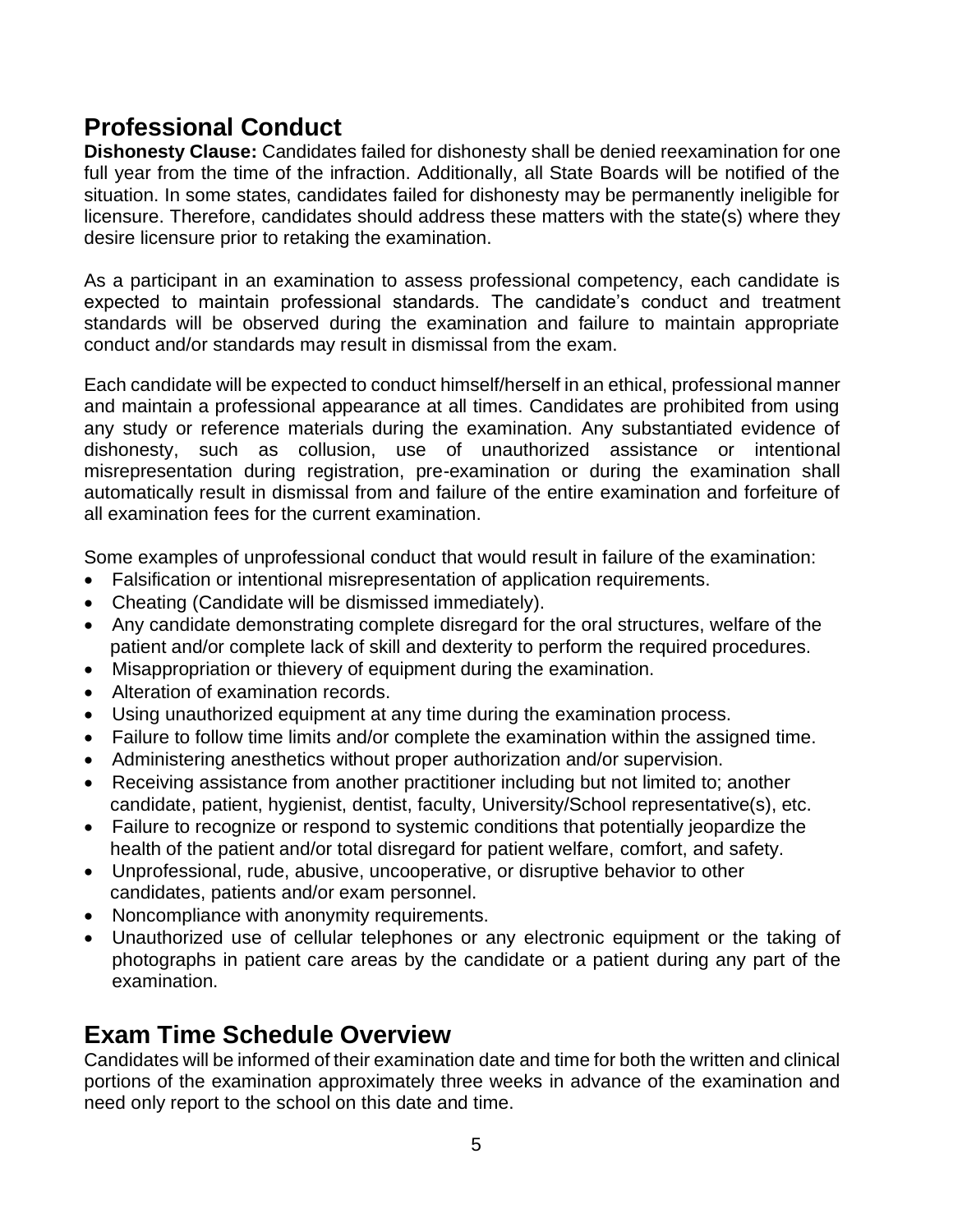The written examination will begin at a designated time and candidates will have up to two hours to complete the examination.

The clinical examination will be conducted with preassigned and staggered start times for each candidate. Candidates will be allowed time to seat their patient, set up their unit and familiarize themselves with the CRDTS-provided, head-mounted, action-camera. When the candidate and proctors are ready, the candidate will be allowed to start the examination.

#### **General Directives and Information** *(listed in alphabetical order)*

**Action Cameras –** CRDTS will provide and utilize two action cameras to film each candidate's clinical performance. One camera will be mounted on the candidate's forehead and the other will be mounted on a monopod just outside the candidate's field of operation.

**Anonymity -** The anonymous testing procedures for the examination shall exclude the possibility that examiners who are involved with the grading of the examination may know, learn of, or establish the identity of a candidate, or relate or connect the patient or work to be graded to a particular candidate. The candidate's face, name and school information will not be filmed and will not appear on any examination forms or materials. CRDTS examiners will be physically isolated from the candidates and will conduct their evaluations based on film footage.

**Approved Communication** - All approved communication must be in English. Candidates may communicate with their patient in another language but communication between candidates and CRDTS Examination Proctors must be in English.

**Assistants (Chairside)** - Candidates are NOT allowed to use chairside assistants.

**Attire (Clinic)** - Candidates must wear CDC and OSHA mandated operating attire, and there must be no personal identification on clinic attire other than the CRDTS' candidate picture identification badge. No bare arms, legs or open-toed shoes are allowed in the clinic areas. Lab coats and/or long-sleeved protective garments are all acceptable. Color and style are not restricted.

**Electronic Equipment** - There will be no unauthorized use of phones or any electronic equipment or the taking of photographs in patient care areas by candidates or patients during any part of the examination.

**Equipment Failure** - In case of equipment failure the CRDTS Proctor must be notified immediately so the malfunction may be corrected.

**Equipment: Use/Misappropriation/Damage** -No equipment, instruments or materials shall be removed from the examination site without written permission of the owner. Nonpayment of fees for rental of space or equipment will be treated as misappropriation of equipment.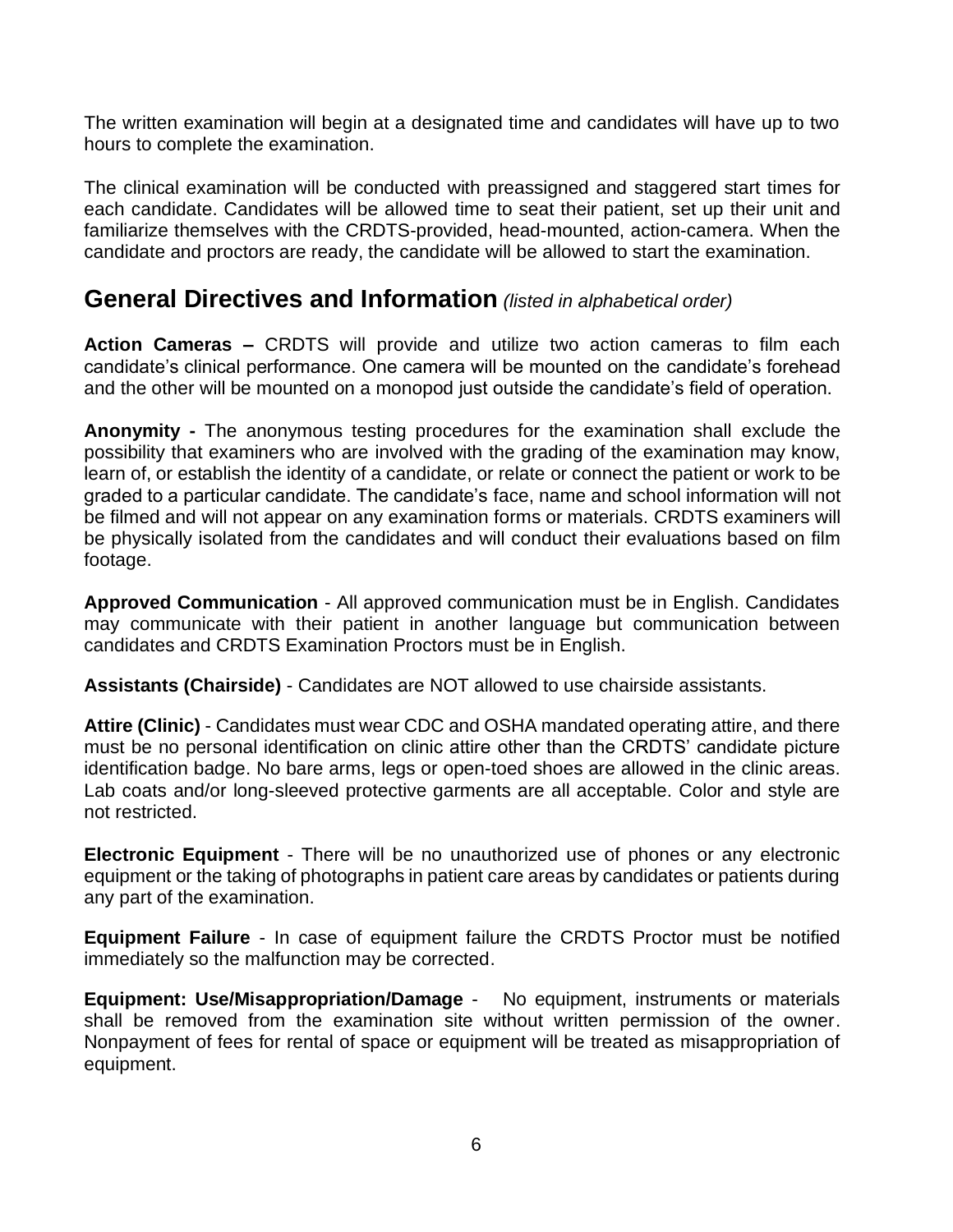**Eyewear** - Candidates are responsible for providing protective eyewear for their patient. Candidates must wear goggles or a face shield (with mask) during the examination.

**Evaluation** - Each candidate's performance will be evaluated by 3 independent examiners.

**Examination Materials** - CRDTS examination materials distributed by the testing agency may NOT be removed from the exam site, nor may the forms be reviewed by unauthorized personnel. All required forms and records must be turned into the CRDTS Proctor before the examination is considered complete.

**Extraneous Study Materials** - Only this Candidate Manual and approved examination forms may be brought into the candidate's cubicle. No textbooks or other study materials are permitted in the candidate's cubicle at any time.

**Health History** - A Health History Form must be completed for all patients**.** The CRDTS Health History Form is included in this manual (copies are acceptable) and/or can be downloaded from the CRDTS website.

**Identification Picture Badges** - During the examination, candidate ID picture badges (handed out prior to the examination in the Examination Packet) must be always worn.

**Infection Control Standards** - Candidates must follow the most current recommended infection control procedures as published by the CDC. The operatory and/or operating field must remain clean and sanitary in appearance.

#### **Instruments and Required Armamentarium for the Clinical Examination**

CRDTS will provide each candidate with the following:

- Short (~20 mm) 27 gauge (yellow cap) needles with plastic hub
- Long  $(-32 \text{ mm})$  25 gauge (red cap) needles with plastic hub

Testing Sites will provide each candidate with the following:

- Gloves and masks
- Operatory asepsis supplies and disposables to include surface disinfectants, surface barriers, headrest covers, tray covers, etc.
- Clinic supplies to include cotton swabs, gauze, saliva ejectors and air/water syringe tips.
- Candidates can bring their own supplies as listed above if they feel more comfortable using a specific brand or type of product.

Candidates must provide/bring with them to the examination the following:

- Lab coat or disposable gown
- Protective eyewear for the patient and goggles or face shield for themselves
- Blood pressure cuff (Manual/Automatic/Arm/Wrist are all acceptable) & Stethoscope
- Topical anesthetic of choice (not mandatory but strongly recommended)
- Injectable anesthetic of choice
	- o No long-acting anesthetics
	- o No expired anesthetics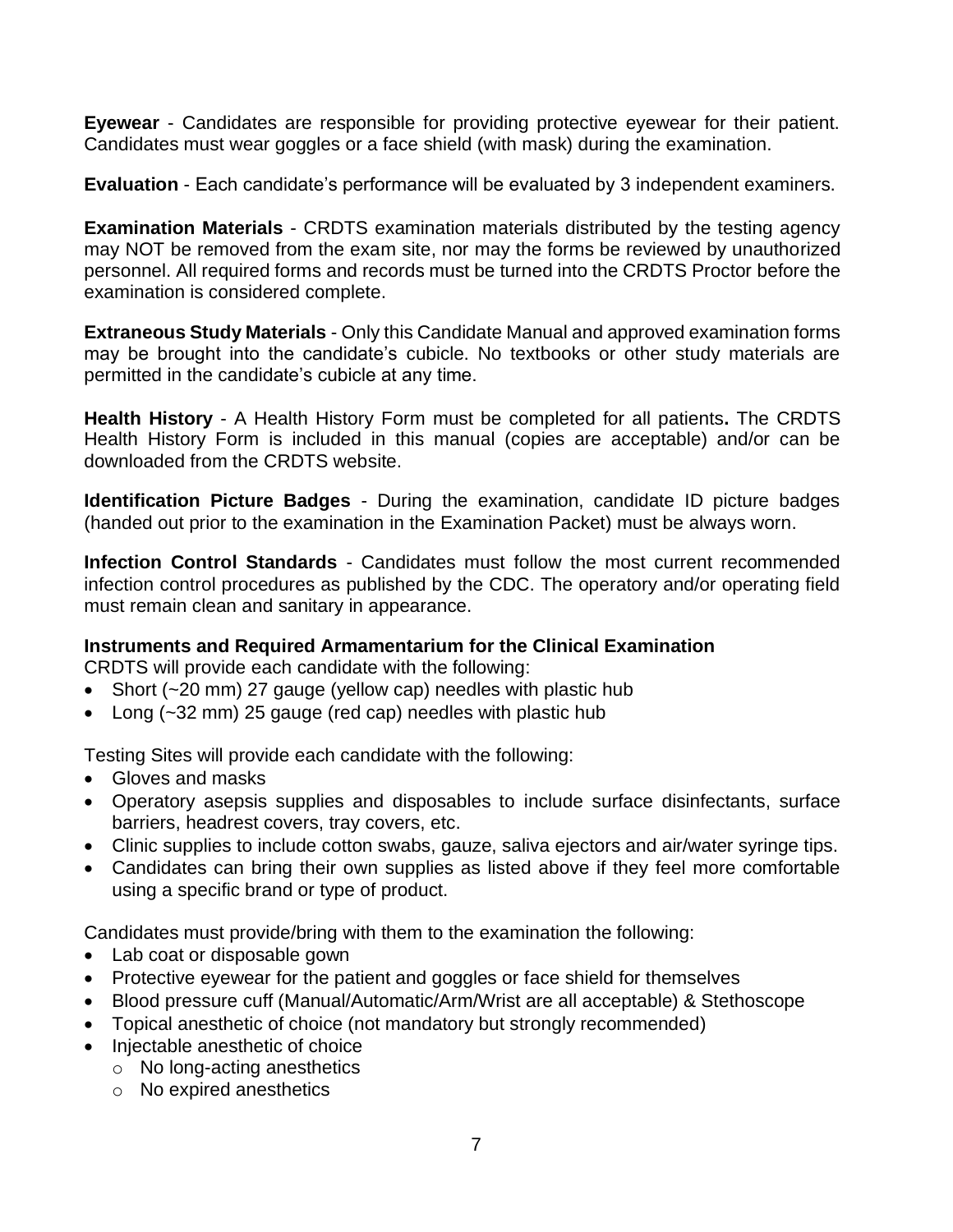- Two aspirating syringes
	- o No self-aspirating syringes allowed
- Recapping device if one-handed scoop technique is not used
- Locking cotton forceps or hemostat
- Mouth mirror
- Optional: Engineering controls designed for cheek retraction that do not interfere with vision of injections are allowed and can be used at the candidate's discretion if desired

**Patient Selection and Management - Consideration should be demonstrated for the** patient's welfare and comfort. A patient should not be selected who is apprehensive or hypersensitive.

**Shared Patients** – Shared patients are NOT allowed for the local anesthetic examination.

**Test Site Fees** - All testing sites (schools) charge a fee for use of clinic facilities, equipment, supplies and disposables. This fee is independent of the examination fee and is not collected by the testing agency. Testing site fees vary from school to school. Specific information regarding site fees will be included in the candidate's application email confirmation.

**Treatment Consent** - The candidate must complete a Treatment Consent Form for each patient. 18 is the minimum acceptable age to sit for the local anesthesia examination. This form is included in this manual (copies are acceptable) and/or can be downloaded from the CRDTS website. The Treatment Consent Form must be completed PRIOR to the examination and will be submitted prior to starting the examination.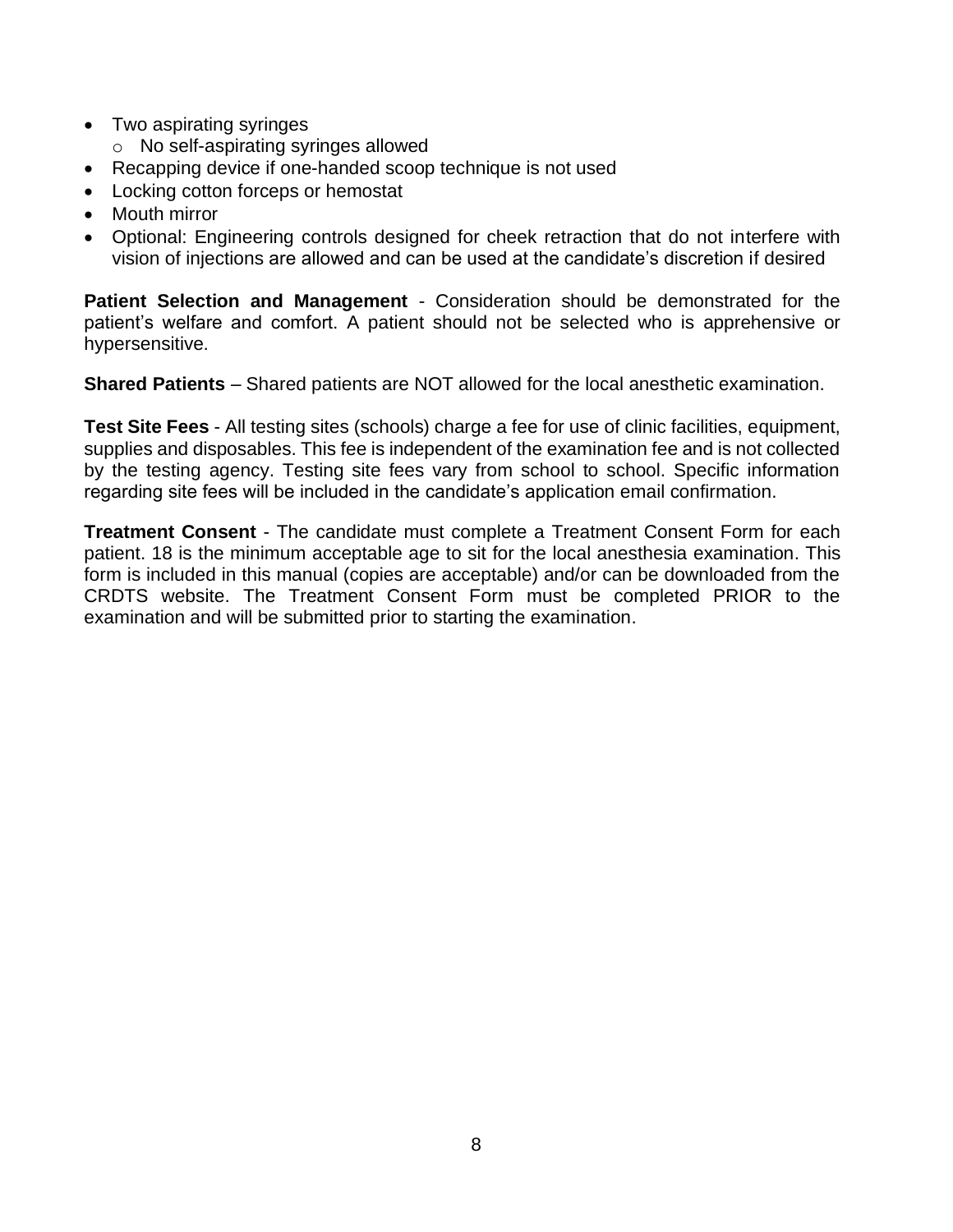## **Written Examination Additional Information**

References used to compile test questions for this exam:

- 1. Bassett,KB, DiMarco,AC, Naughton,DK; Local Anesthesia for Dental Professionals; Pearson, 2nd Edition, 2015.
- 2. Logothetis, DD; Local Anesthesia for the Dental Hygienist; Elsevier, 3<sup>rd</sup> Edition, 2021.
- 3. Malamed, SF Handbook of Local Anesthesia; Elsevier, 7<sup>th</sup> Edition, 2020.

The following information is provided to candidates to aid in preparation for the written exam. It is **NOT A COMPLETE** list of information included in the exam, but rather examples of the types of questions found in each of the five categories of the exam. Questions cover all five available local anesthetic drugs: articaine, bupivacaine, lidocaine, mepivacaine, prilocaine, and two types of vasoconstrictors: epinephrine, levonordefrin. Generic names are used in the exam. For drug dose calculation questions, this exam uses 1.8 ml of solution per cartridge. (It is known that some cartridges are labeled 1.7 ml, however the resource tables in textbooks used for the exam use 1.8 ml.) Some released exam questions are provided to further guide candidates' study efforts.

- 1. Pre-Anesthetic Patient Assessment
	- Health history review to include medications being taken and how they might influence local anesthetic drug and vasoconstrictor selection
	- ASA classification based on a review of the health history
	- Systemic conditions that modify or prevent use of local anesthetics and vasoconstrictors

Example Question:

All of the following are consideration for selection of a local anesthetic drug EXCEPT one. Which is the EXCEPTION?

- a. Duration of anesthesia required
- b. Undiagnosed medical condition
- c. History of atypical plasma cholinesterase
- d. Potential for self-inflicted injury while anesthetized
- 2. Head, Neck, and Oral Anatomy
	- Anatomic landmarks associated with local anesthetic injections (bony projections, foramen, etc.)
	- Trigeminal nerve, its branches, cross-over and accessory innervation
	- Tissues, hard and soft, anesthetized by nerves and injections

#### Example Question:

Studies have demonstrated the ABSENCE of the MSA nerve in approximately:

- a. 0-10% of the population
- b. 15-30% of the population
- c. 50-72% of the population
- d. 75-100% of the population
- 3. Pharmacology and Physiology
	- Impulse generation, neuroanatomy
	- Maximum safe doses of local anesthetics and vasoconstrictors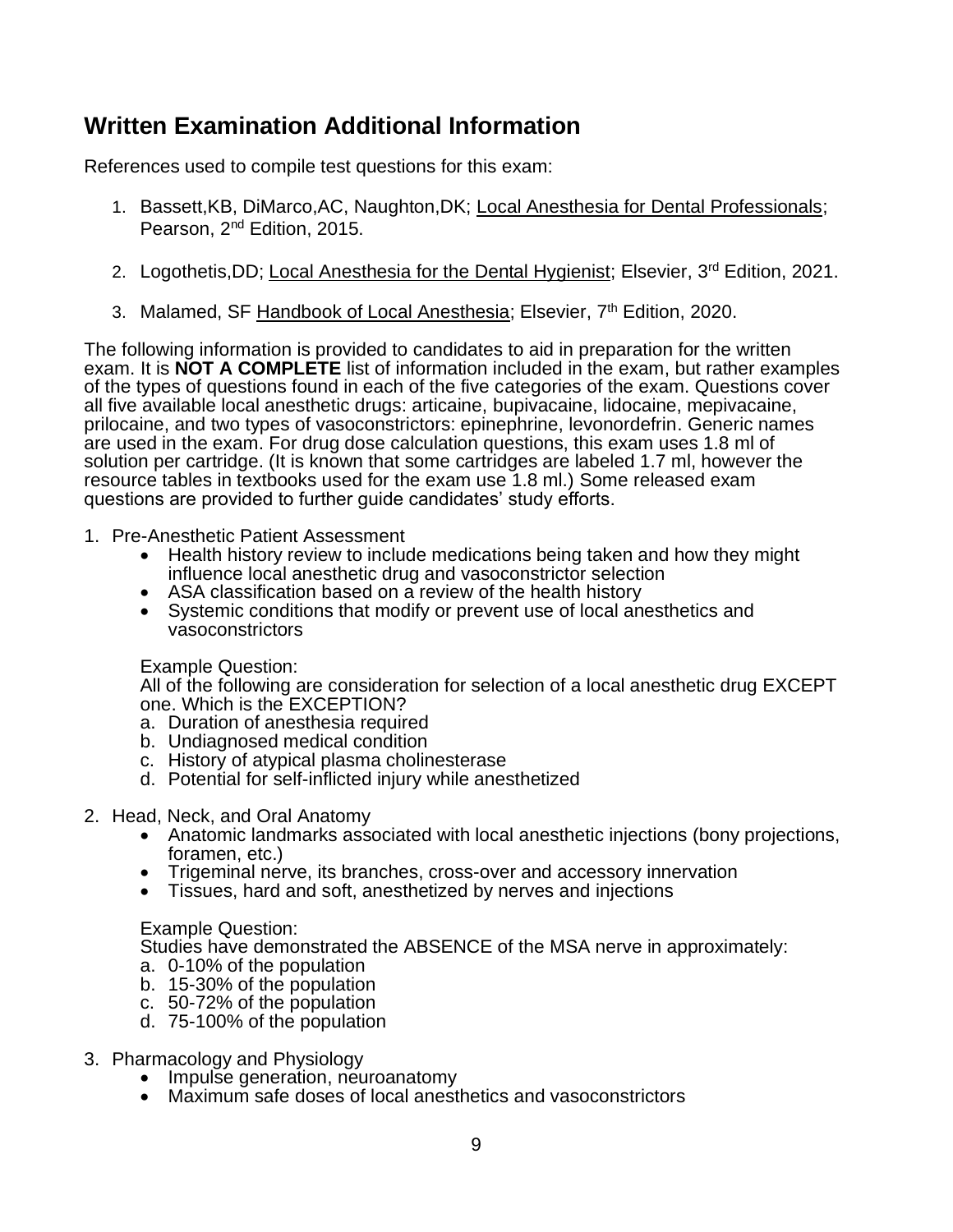- Duration of action and onset of action of local anesthetics
- Metabolism of local anesthetic drugs and vasoconstrictors
- Potency and half-life of local anesthetic drugs
- Pregnancy category

Example Question:

Which of the following drugs provides the LONGEST duration of action? a. articaine

- b. bupivacaine
- c. lidocaine
- d. mepivacaine
- e. prilocaine
- 4. Delivery Technique
	- Minimum and maximum volume of anesthetic for each injection type
	- Needle length and gauge selection for each injection type
	- Positive aspiration management
	- Deposition rate

#### Example Question:

What is the minimum recommended volume of anesthetic for a single greater palatine (GP) injection?

- a. .25 ml
- b. .45 ml
- c. .9 ml
- d. 1.5 ml
- 5. Prevention and Management of Complications
	- Self-explanatory techniques for preventing and recognizing complications and for managing complications should they occur. (hematoma, muscle trismus, overdose, allergic reaction, etc.)

#### Example Question:

A patient experienced hemi-facial paralysis immediately after an inferior alveolar (IA) injection. The cause of this complication is that the needle was positioned too far:

- a. Superiorly
- b. Inferiorly
- c. Anteriorly
- d. Posteriorly

The exam consists of 60 questions, 20 stand-alone, multiple-choice questions, and 40 case related questions. For the cases, candidates are given the vital statistics for a patient, to include age, gender, weight, health history, medications, dental history/assessment, and treatment plan. 3 to 8 questions follow the information. Candidates are asked to answer questions related to the case using the provided information. Questions come from the above five categories.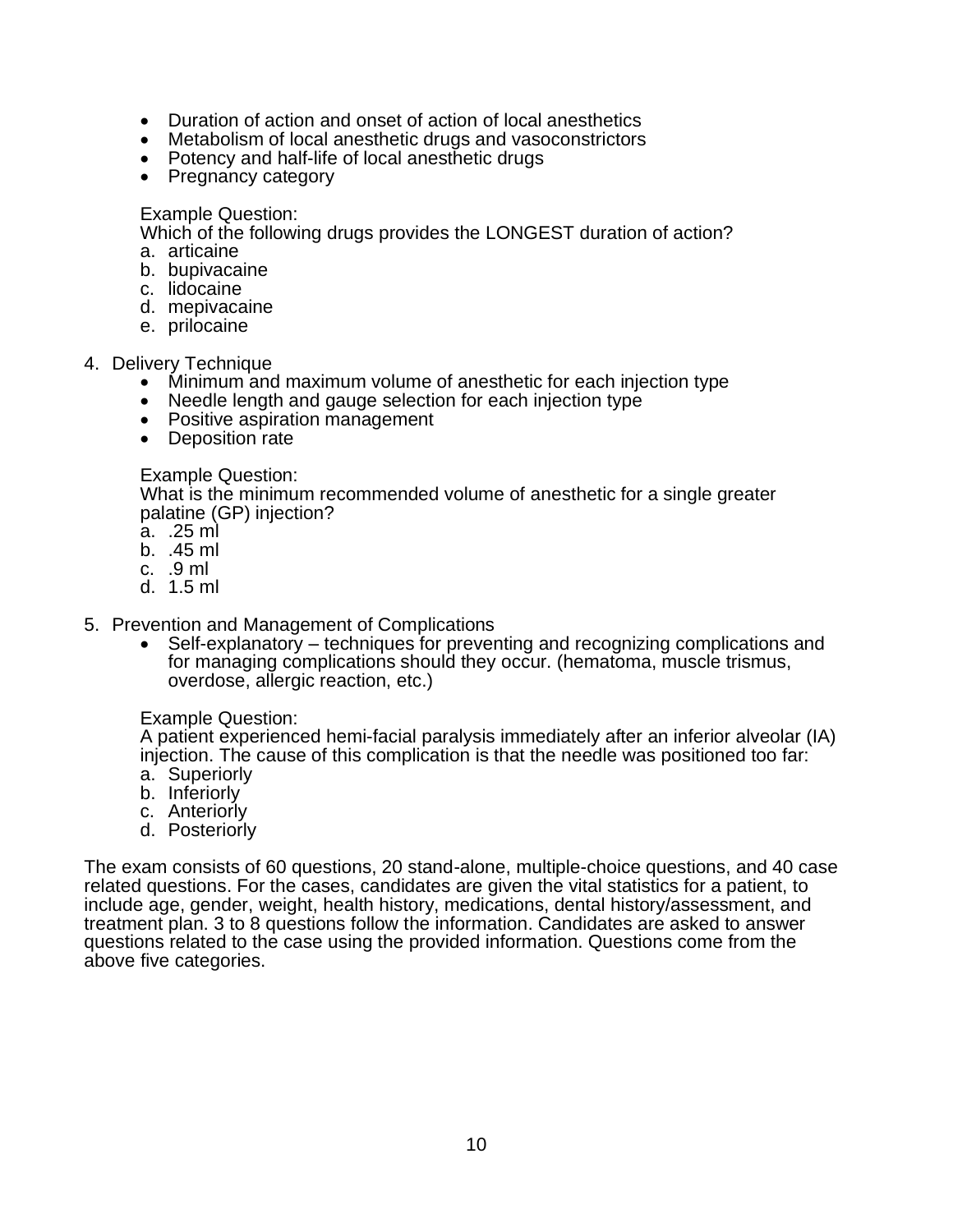## **Clinical Examination Additional Information**

## **Patient Acceptability and Health History Requirements**

- The same (one) patient must be used for both injections.
- Most patients for the Local Anesthesia examination are fellow classmates, family or friends who meet the CRDTS criteria for patient acceptability.
- No patient may be a dental or dental hygiene educator.
- No patient may be shared with another candidate during the same examination.
- Minimum patient age is 18 years.
- Patients must have:
	- $\circ$  Second molars (teeth #'s 2 and 15) present in both maxillary quadrants
	- o At least one permanent premolar in both mandibular quadrants
	- o No intraoral sores or puncture marks near selected injection sites
		- Back-up patient can be submitted without penalty if patient is rejected due to preexisting sores or puncture marks
- On the day of the exam, the CRDTS Health History will be submitted with the patient. This submitted form must reflect the patient's current health. All items marked with an asterisk (\*) must be completed on the day of the exam at the testing site. This includes the current blood pressure reading, pulse and all medications (prescription, nonprescription, supplements or pills) being taken by the patient.
- Candidates must insure the confidentiality of the patient's health history.
- Medical Clearance must be obtained for pregnant patients and patients with blood pressure readings that exceed the CRDTS criteria as listed below.
- Patients must present with an acceptable blood pressure:
	- 159/94 or below : Can proceed without medical clearance
	- 160/95 to 179/109: Are accepted only with written a Medical Clearance letter
	- 180/110 or above : Will not be accepted for this examination even if a consult from a physician or dentist of record authorizes treatment
- Candidates are expected to take and record the patient's blood pressure and pulse prior to starting the examination. Please advise your patient that blood pressure and pulse may be checked again by CRDTS personnel during the examination.
- Medical Clearance letters can be written on the Medical Clearance Form (provided in this manual) or on a separate piece of paper and must include:
	- A legible statement from a primary care provider or dentist of record written within 30 days of the examination clearly stating the medical concern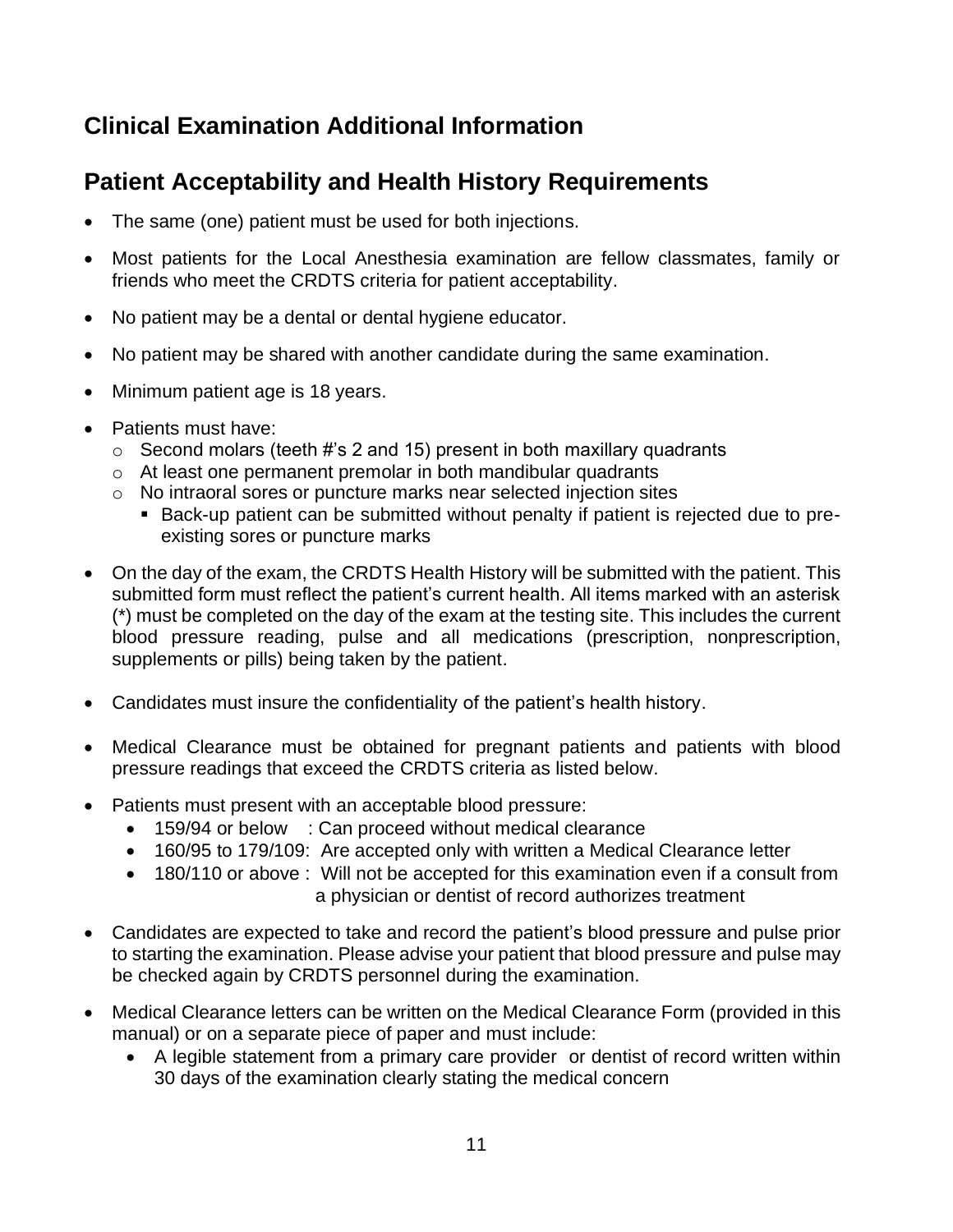- A positive statement of how the patient should be managed during the examination (including a statement on the use or non-use of local anesthesia for pregnant patients)
- The primary care provider or dentist's name, address, and phone number
- Any item on the Health History with a "YES" response MAY require a written Medical Clearance letter if the explanation section indicates the possibility of a significant systemic condition that could affect the patient's suitability to sit for dental treatment during this examination.
- Candidates MUST obtain and submit a written Medical Clearance letter for all patients that respond "YES" to any of the shaded questions on the Health History form.

Questions #4.G thru #4.M:

- 4.G Artificial/Prosthetic/Damaged Heart Valve(s)
- 4.H History of Infective Endocarditis
- 4.I Heart Conditions (congenital, atrial fibrillation)
- 4.J Cardiac Medical Devices (including pacemaker, defibrillator, watchman)
- 4.K Joint Replacement
- 4.L Osteochemonecrosis of the Jaw
- 4.M Pregnant If yes, due date:

#### **Patients with these conditions will NOT be accepted for the CRDTS local anesthesia examination under any circumstances**:

- Patients requiring antibiotic prophylaxis for dental treatment.
- Patients who have used methamphetamines, cocaine, or cannabis in the past 24 hours.
- Patients who answer "YES" to Question 3: Are you currently receiving INTRAVENOUS Bisphosphonates for the treatment of osteoporosis or cancer?
- Cardiac/Organ transplant recipients (Question 4.A).
- Active tuberculosis. (Question 4.B) Note: A patient who has tested positive for TB or is being treated for TB but does not have the clinical symptoms is acceptable.
- Heart attack, heart surgery (including stents), stroke or chemotherapy/radiation therapy within the past six months (Question 4.C-F).
- Any condition or medication/drug history that might be adversely affected by the length or nature of the examination procedures.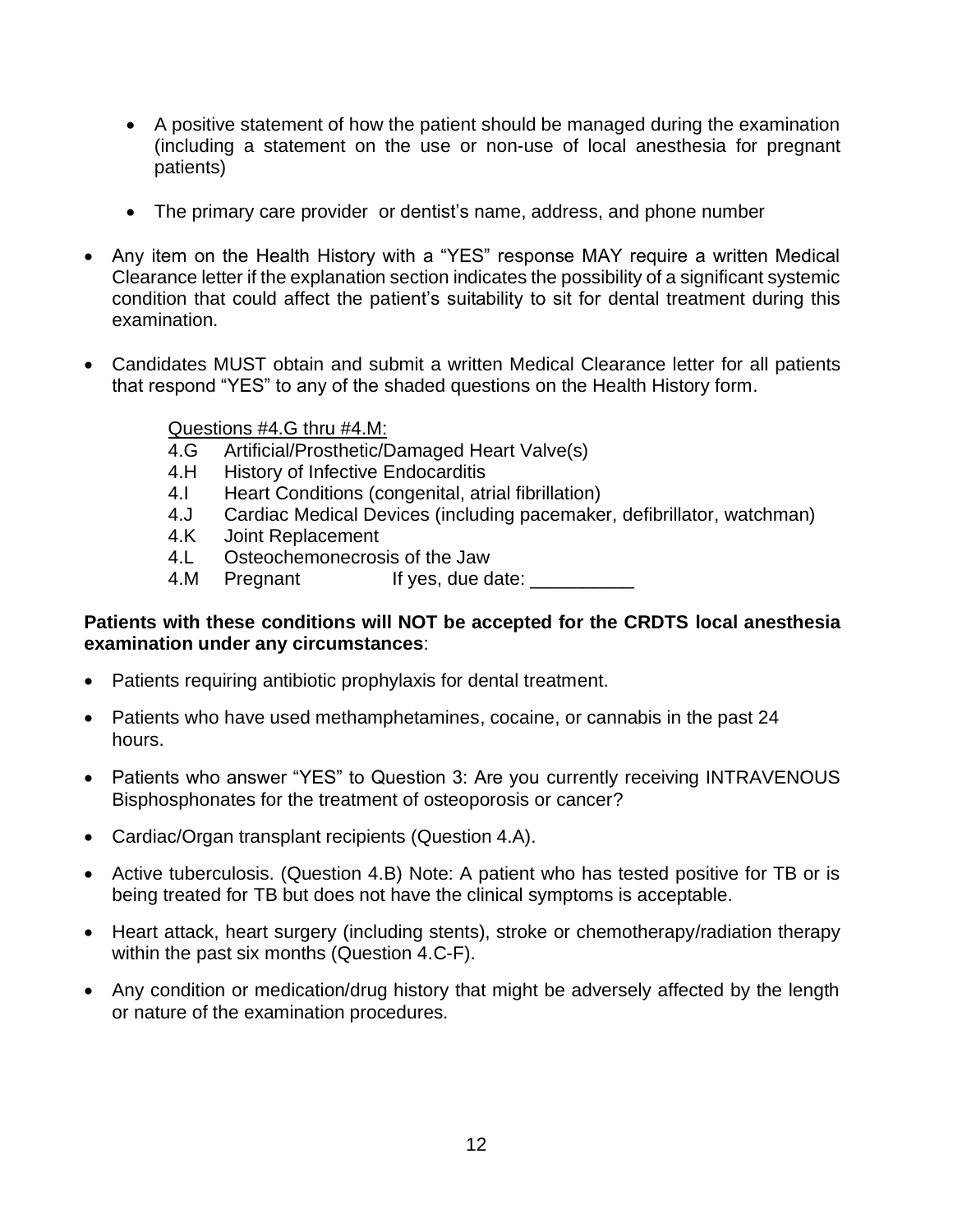## **Clinical Examination Performance Requirements**

The purpose of the clinical examination is to evaluate the candidate's ability to administer one posterior superior alveolar (PSA) injection and one inferior alveolar (IA) injection successfully, safely, and competently for a patient. The specific criteria are listed below and detailed in the Grade Sheet provided in this manual.

## **Clinical Examination Flow**

- Candidates and patients should plan to arrive at the testing site 30 minutes prior to their Clinical Exam assigned start time. (Arrival time for written exam is sent separately.)
- Candidates must present an official picture ID (e.g., driver's license, passport, school ID badge) to pick up their examination packet from CRDTS personnel.
- Candidates will be called to the CRDTS desk and escorted to their assigned cubicle approximately 15 minutes prior to their assigned start time.
	- o Cubicles will already be set-up with barriers and disposable supplies by testing site personnel prior to the candidate's arrival
	- o Prior to seating their patient, candidates will be allowed time to:
		- Set-up their tray, anesthetic syringes, and other supplies
			- Work with CRDTS personnel who will help candidates:
				- Fit and familiarize themselves with the CRDTS head-mounted action camera
				- Confirm both cameras; the peripheral camera (mounted on a monopod) and the head-mounted camera are ready to record/film procedures and are positioned so as to maintain candidate anonymity
- After cubicle set-up is complete, candidates will return to the reception area to:
	- o Escort and seat their patient in the clinic
	- $\circ$  Update their patient's health history, take, and record blood pressure and pulse
- CRDTS proctors will come to each candidate's cubicle to begin evaluation procedures
- CRDTS proctors will use the CRDTS grade sheet to complete the Pre-Exam Checklist
	- o Confirm patient's health history conforms with CRDTS criteria
	- o Confirm candidate's syringes, cartridges and other required armamentarium conform with CRDTS criteria
	- o Confirm patient's dentition and tissues conform with CRDTS criteria
		- Patient must have at least one permanent premolar present in both mandibular quadrants AND teeth numbers 2 & 15 must be present
		- Patient must have NO intraoral sores or puncture marks near injection sites
- Filming will begin when the candidate, patient and CRDTS proctors are ready
- Candidates can administer the PSA and IA in any order they prefer
- Candidates can administer the PSA and IA in the quadrant of their choice
- Candidates will need to verbalize their injection technique by announcing:
	- Inferior Alveolar (IA)
		- o Initial penetration, the bevel is covered
		- o At periosteum
		- o Aspirating
		- o Negative (or Positive) aspiration
		- o Delivering anesthetic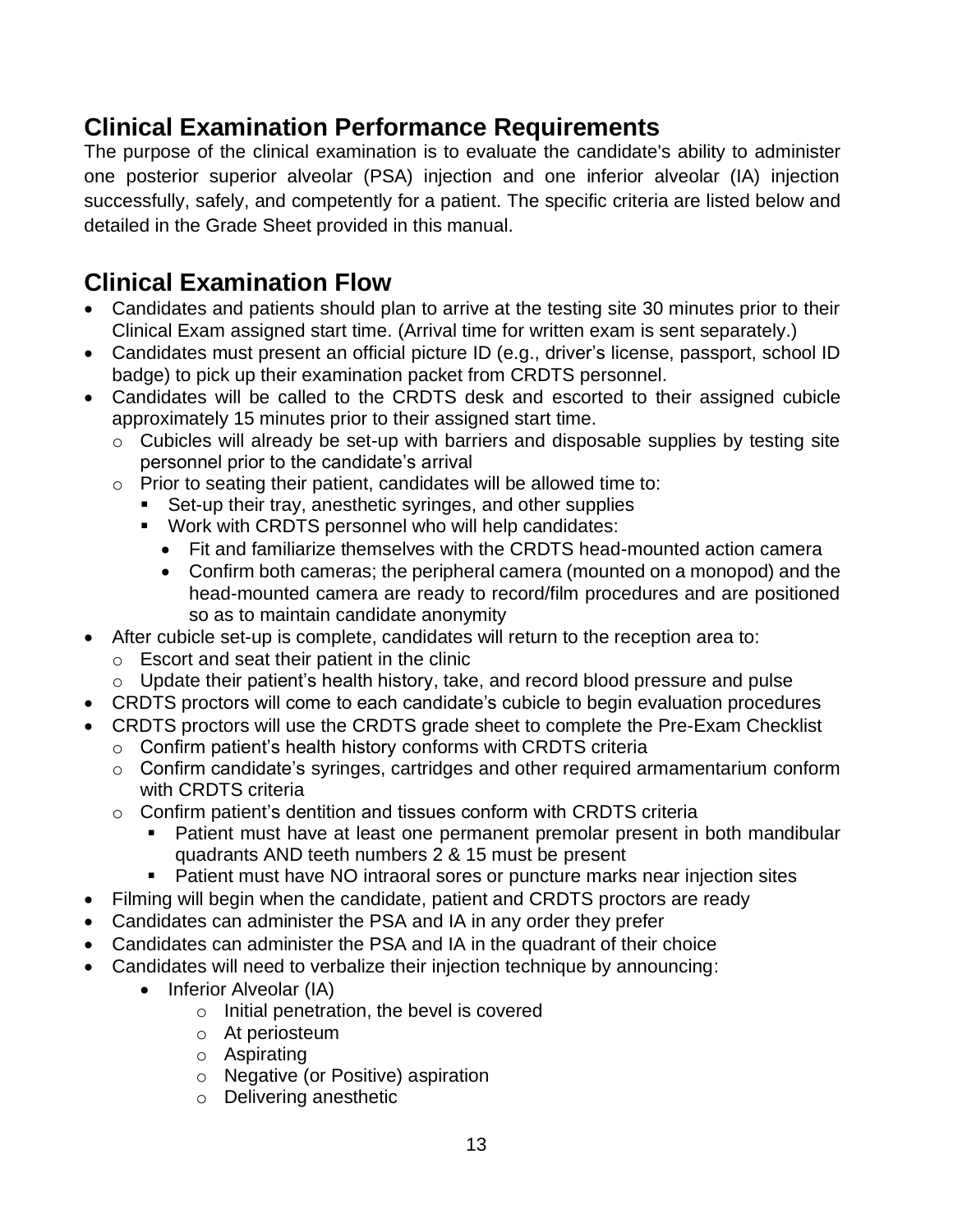- Posterior Superior Alveolar (PSA)
	- o Initial penetration, the bevel is covered
	- o At target
	- o Aspirating
	- o Negative (or Positive) aspiration
	- o Delivering anesthetic
- For positive aspirations, the CRDTS proctor will wait for the candidate to self-correct. If the candidate does not self-correct and starts to deliver anesthetic, the exam will be stopped and recorded as unsuccessful.
- Candidates will be told by the CRDTS proctor when to stop depositing and withdraw
	- o Delivery will be stopped when the CRDTS proctor determines an appropriate amount of anesthetic (approximately one stopper width) has been filmed to give examiners enough film footage to evaluate the candidate's deposition rate
	- o Candidates will be required to demonstrate appropriate recapping technique
		- Work practice control using the one handed-scoop technique, or
		- Engineering control designed to assist with one-handed recapping
- After completing the first injection and recapping, candidates can proceed with their second injection.
- After completing both injections, candidates must verbalize to the CRDTS proctor how they intend to perform proper sharps disposal.
- The CRDTS proctor will conclude filming when the above procedures are complete.
- Film footage will be utilized by three independent examiners to evaluate:
	- o Insertion site
		- PSA
			- SAT anything other than DEF
			- DEF
				- o Too Anterior
				- o Too Posterior
				- o Erroneous insertion of needle into any tissue other than muco-buccal fold
		- $\blacksquare$  IA
			- SAT anything other than DEF
			- DEF
				- o Too Superior
				- o Too Inferior
				- o Too Lateral
				- o Too Medial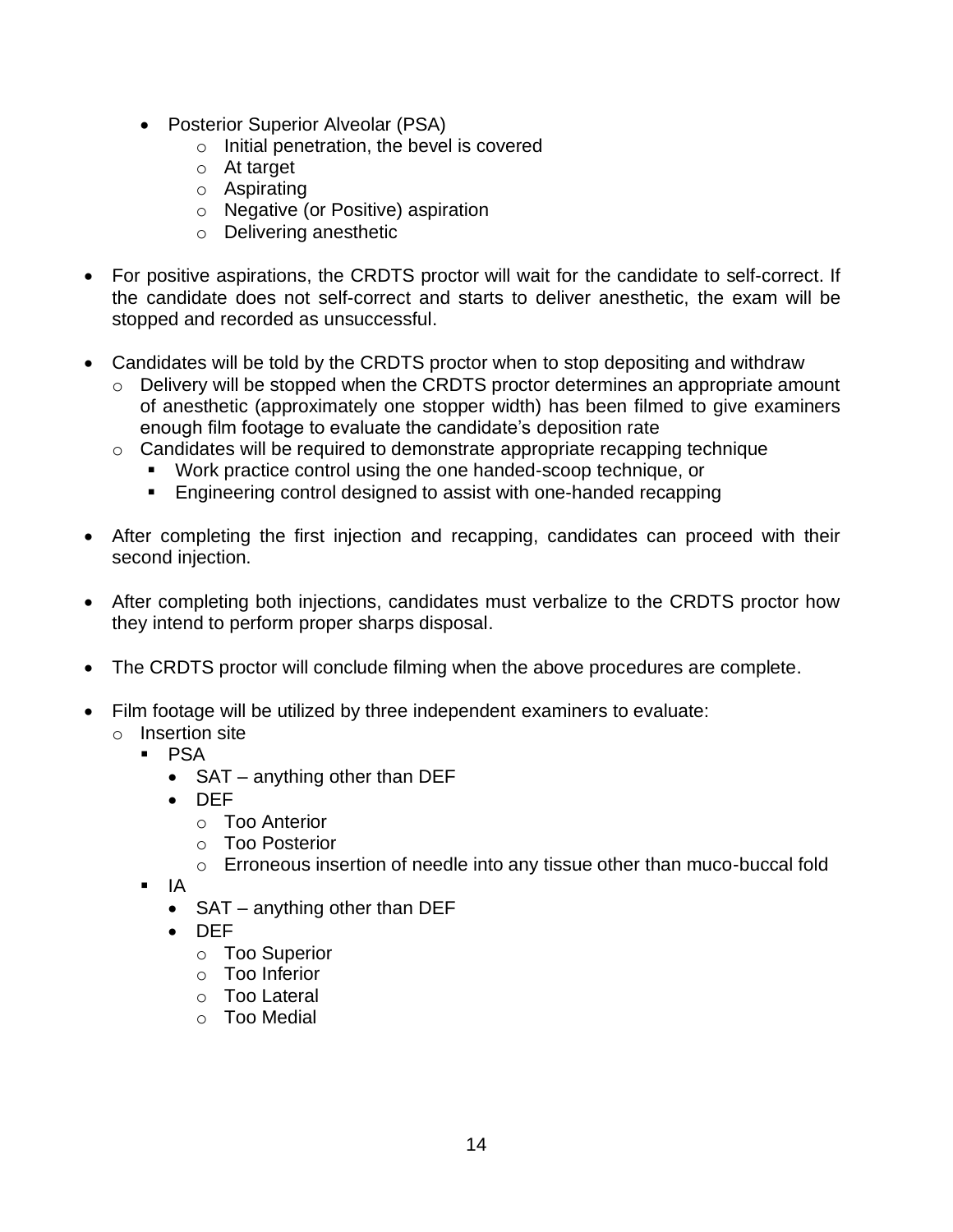- o Injection angle
	- PSA
		- SAT anything other than DEF
		- DEF
			- $\circ$  Not at 45 $\degree$  to occlusal plane
			- $\circ$  Not at 45 $\degree$  to midsagittal plane
		- IA
			- SAT anything other than DEF
			- DEF
				- o Barrel too mesial
				- o Barrel too distal
				- o Occlusal plane angle too high or low
- o Injection depth
	- PSA using CRDTS provided 27 gauge Short (~20mm) needle
		- SAT anything other than DEF
		- DEF
			- o Too shallow
			- $\circ$  Too deep (ex: hubbing)
	- IA using CRDTS provided 25 gauge Long (~32mm) needle
		- SAT anything other than DEF
		- DEF
			- o Too shallow
			- o Too deep (ex: hubbing)
- o Deposition rate
	- Depositing anesthetic at a rate of 1.0 ml/minute is ideal and a rate of 1.8 ml/minute is acceptable for both the IA and PSA injections
		- SAT anything other than DEF with the following being ideal:
			- o Depositing 1.5ml/minute equates to .025ml/sec
			- $\circ$  One stopper = .2ml = 8 seconds
			- o Administering one stopper width at 6 seconds or more
		- DEF
			- $\circ$  Administering too fast defined as one stopper width at 5 seconds or less
			- o Administering anesthetic prior to aspiration
			- o Administering more than 2 stopper's width of anesthetic prior to arriving at terminal deposition site.
- The following Critical Deficiencies, as determined by CRDTS proctors, will result in the exam being stopped and recorded as an unsuccessful attempt:
	- o Inappropriate anesthetic found on tray
		- Long acting and/or Expired
		- Contraindicated by patient's Health History
	- o Contaminated needle
		- Candidate attempts to use previously used or uncapped needle
		- Candidate fails to notice and change contaminated needle that touches an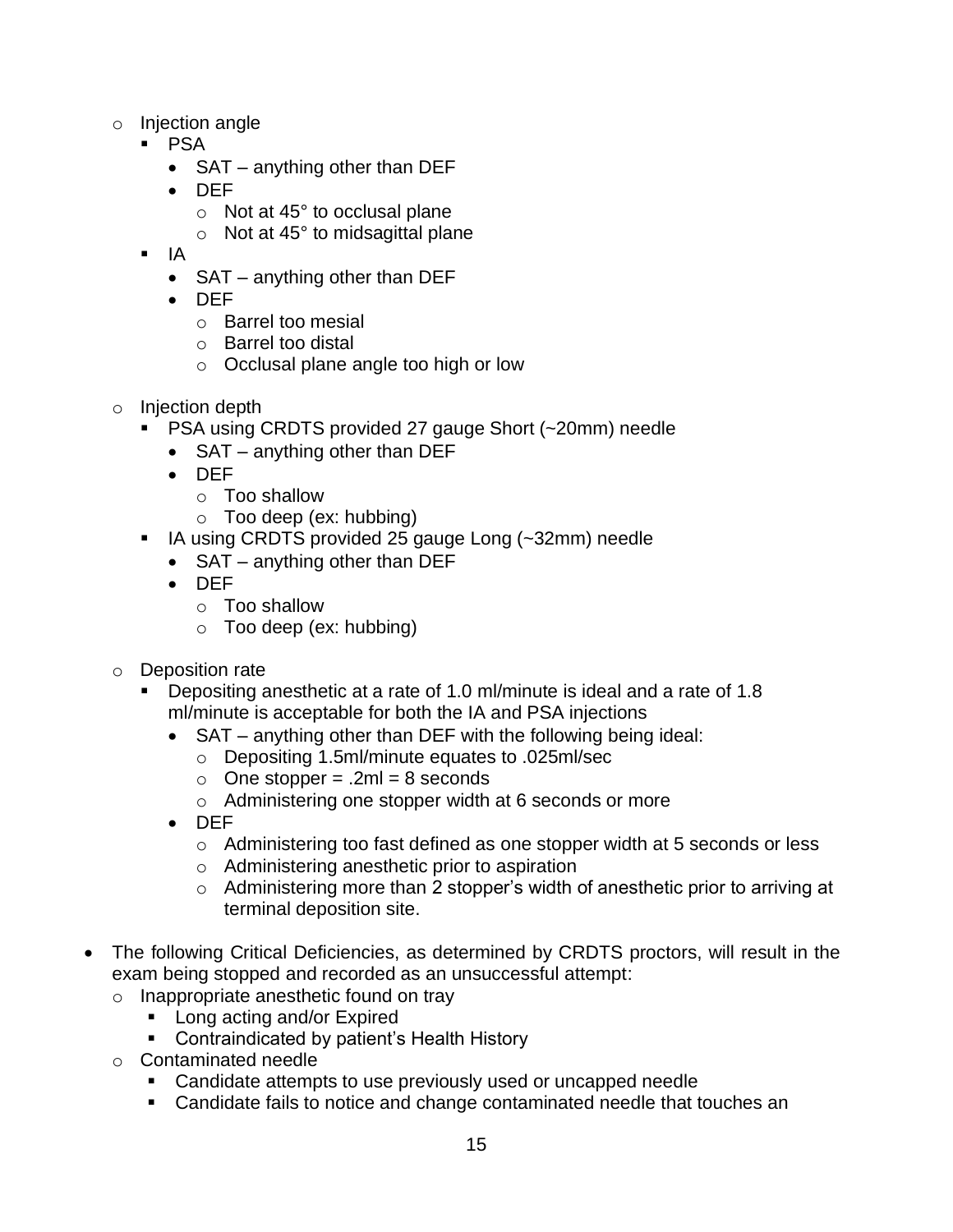inanimate, extraoral or vermilion zone surface prior to starting injection

- Contact with any inanimate surface such as a tray cover, lab coat, sleeve or glove would be unacceptable
- Contact with any extraoral tissue such as the patient's face and vermilion zone would be unacceptable
- Contact with any intraoral anatomy is acceptable
- o Three unsuccessful initial attempts to penetrate target area
	- Attempting and stopping 2 times is allowed
	- **EXECUTE:** Starting a 3<sup>rd</sup> attempt is allowed but must be achieved
	- After  $3^{rd}$  unsuccessful attempt, exam is stopped and recorded as unsuccessful
	- Unsuccessful attempt rule starts over AFTER candidate withdraws due to proper management of positive aspiration
	- Unsuccessful attempt rule starts over AFTER candidate withdraws after noticing that the harpoon is not engaged and proceeds to properly prepare the syringe
- $\circ$  Large window not visible to candidate prior to depositing anesthetic
- o Failure to aspirate prior to depositing anesthetic
- o Failure to correct a non-engaged harpoon prior to depositing anesthetic
- o Failure to change anesthetic cartridge after a positive aspiration that involves so much blood it would impede visualizing future positive aspirations
- o Improper recapping of needle
	- Using a recapping device or engineering control is allowed
	- Using the one-handed scoop technique is allowed
	- Using a two-handed recapping technique is not allowed
- o Excessive trauma to patient
	- Damage caused by candidate which demonstrates gross disregard for local anesthetic techniques and/or patient safety
		- Visibly bent needle after injection
		- Excessive bowing of needle during injection
	- Unwarranted damage caused by candidate to any extra/intraoral tissues resulting in significant injury to the patient

#### **References:**

- 1. Bassett,KB, DiMarco,AC, Naughton,DK; Local Anesthesia for Dental Professionals; Pearson, 2nd Edition, 2015.
- 2. Logothetis, DD; Local Anesthesia for the Dental Hygienist; Elsevier, 3<sup>rd</sup> Edition, 2021.
- 3. Malamed, SF Handbook of Local Anesthesia; Elsevier, 7<sup>th</sup> Edition, 2020.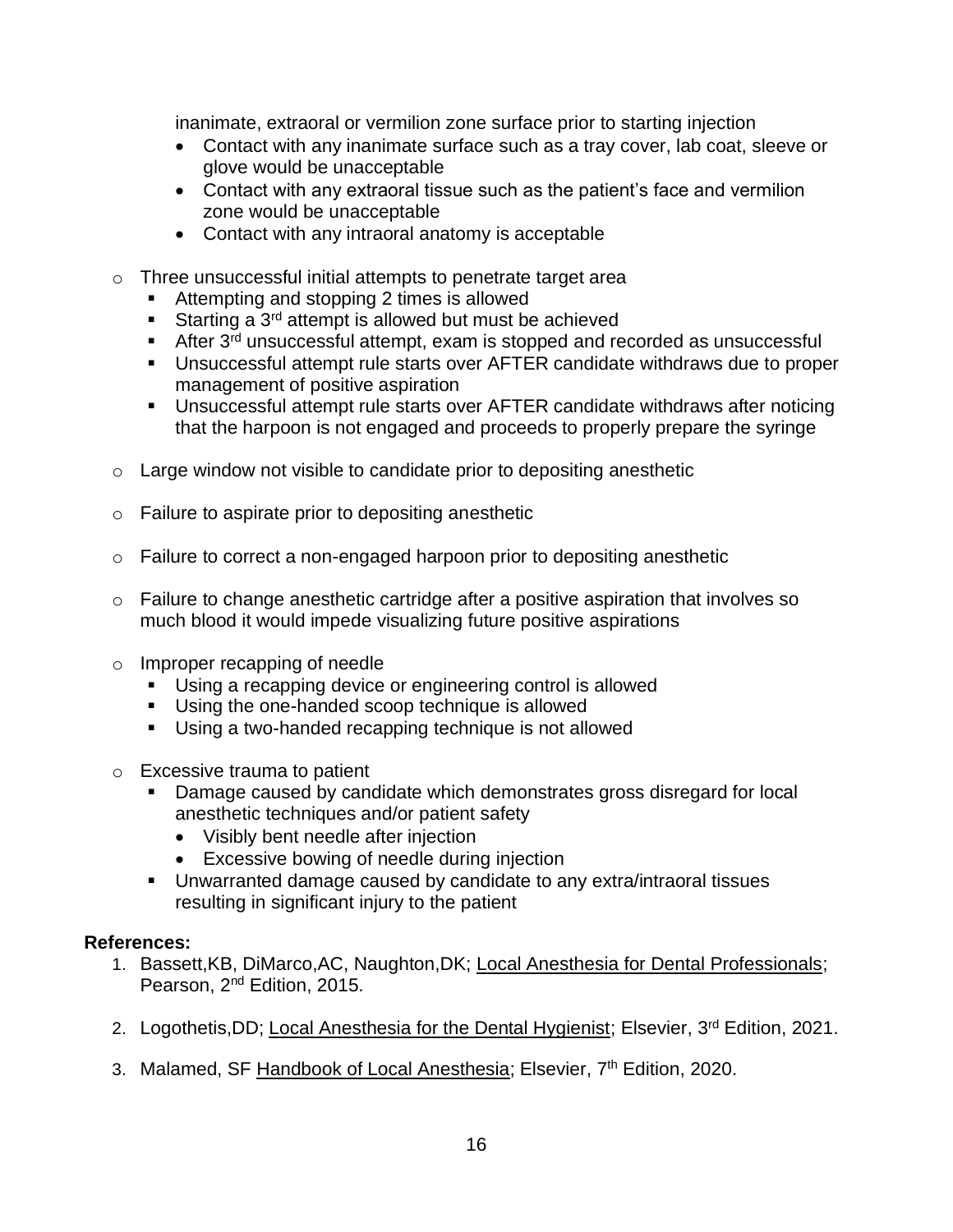## **Checklist of Required Exam Materials**

*The items listed below are required for the examination. Please bring the following with you:* **Day of Exam**

- $\Box$  Picture ID for admission
- $\Box$  This Candidate Manual
- Completed Patient Health History Form *(Print copy from CRDTS website or manual)*
- Completed Patient Informed Consent Form *(Print copy from CRDTS website or manual)*
- □ Blood pressure cuff (Manual/Automatic/Arm/Wrist are all acceptable) & Stethoscope
- $\Box$  Protective eyewear for the patient, goggles, or face shield for the candidate
- $\Box$  Topical anesthetic of choice (not mandatory but strongly recommended)
- $\Box$  Injectable anesthetic of choice (no long-acting anesthetics, no expired anesthetics)
- $\Box$  Two aspirating syringes (no self-aspirating syringes)
- $\Box$  Recapping device if one-handed scoop technique is not used
- $\Box$  Locking cotton forceps or hemostat
- $\Box$  Sterile mouth mirror
- $\Box$  Comfort items for your patient; blanket in case the clinic is cold, reading materials, etc.

#### **CRDTS will be providing each candidate with the following:**

• Anesthetic needles (25 Gauge Long and 27 Gauge Short needles)

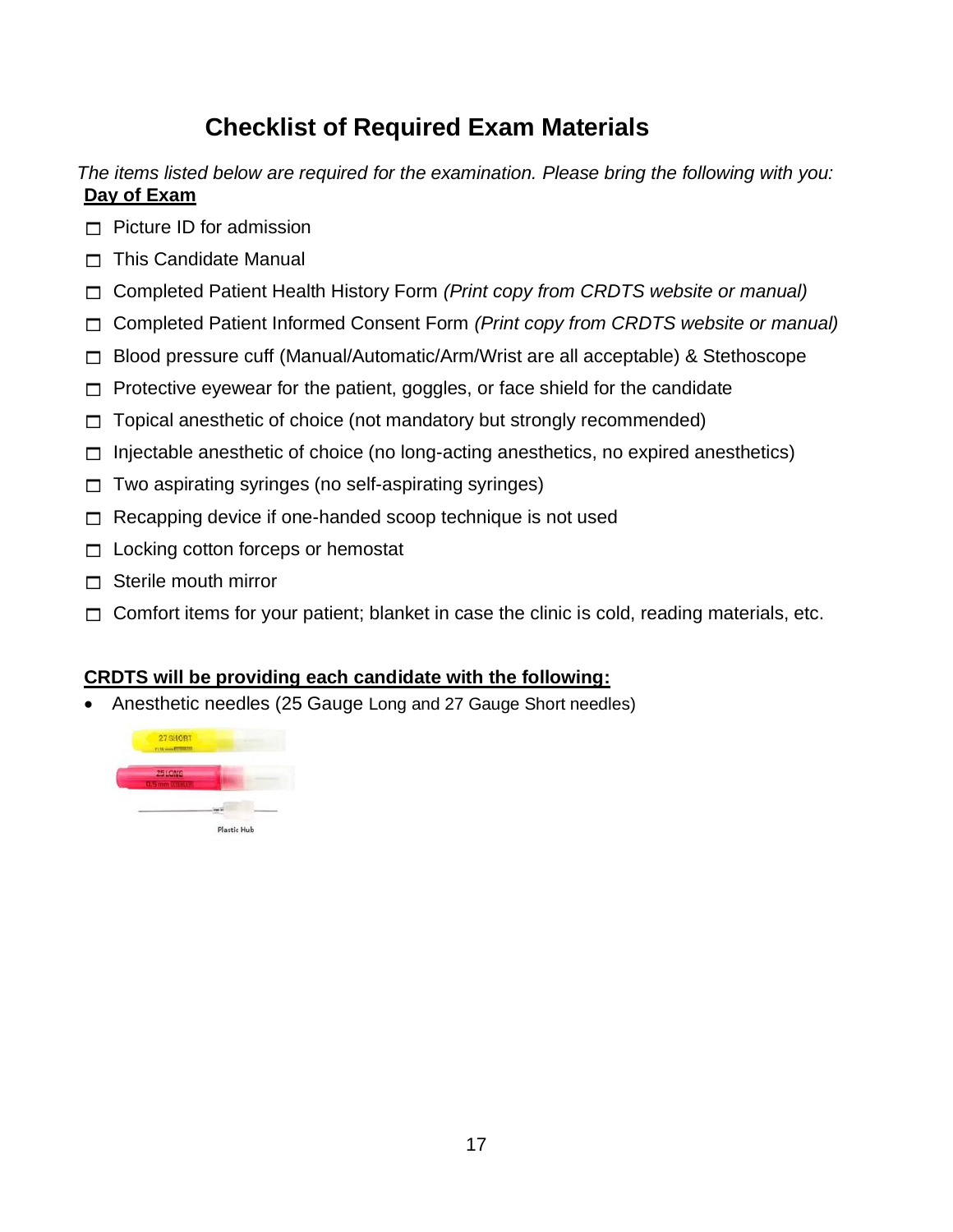#### **Central Regional Dental Testing Service, Inc. T R E A T M E N T C O N S E N T F O R M**

#### **LOCAL ANESTHESIA EXAMINATION**

I, \_\_\_\_\_\_\_\_\_\_\_\_\_\_\_\_\_\_\_\_\_\_\_\_\_\_\_\_\_\_\_\_\_\_\_\_\_\_\_\_\_\_\_\_\_\_\_\_\_\_, authorize Candidate #\_\_\_\_\_\_\_\_\_\_\_,

an examinee, to perform upon myself local anesthetic injections.

I understand that the examinee may not be a licensed dentist or dental hygienist. I further understand that the injections and procedures will be performed by the examinee as part of an examination conducted by Central Regional Dental Testing Service, Inc., to determine the qualification of the examinee for licensure. I recognize that CRDTS personnel and examiners will be shown and informed of my medical information which could be pertinent to the procedures I receive during the examination.

The nature and purpose of the procedures as well as the risks and possible complications have been explained to me. My questions regarding the procedures have been answered. I acknowledge that no guarantee or warranty has been made as to the results to be obtained.

I consent to having CRDTS personnel and examiners take photographs and film the procedures being performed today provided my name is not in any way associated with these photographs or filming.

I understand that as part of this examination, it will be necessary to administer anesthetics and I consent to the use of such anesthetics by the candidate.

\_\_\_\_\_\_\_\_\_\_\_ \_\_\_\_\_\_\_\_\_\_\_\_\_\_\_\_\_\_\_\_\_\_\_\_\_\_\_\_\_\_\_\_\_\_\_\_\_\_\_\_\_\_\_\_\_\_\_\_\_\_\_\_\_\_\_\_\_\_\_\_\_\_\_\_\_\_\_\_\_\_

DATED this \_\_\_\_\_\_\_\_ day of \_\_\_\_\_\_\_\_\_\_\_\_, 2022.

Patient's Signature

Patient's Address, City, State & Zip

 $\frac{(\underline{\hspace{1cm}})}{\underline{\hspace{1cm}}{\text{Pattern's Phone Number}}}}$ 

*Central Regional Dental Testing Service, Inc. DH-2022*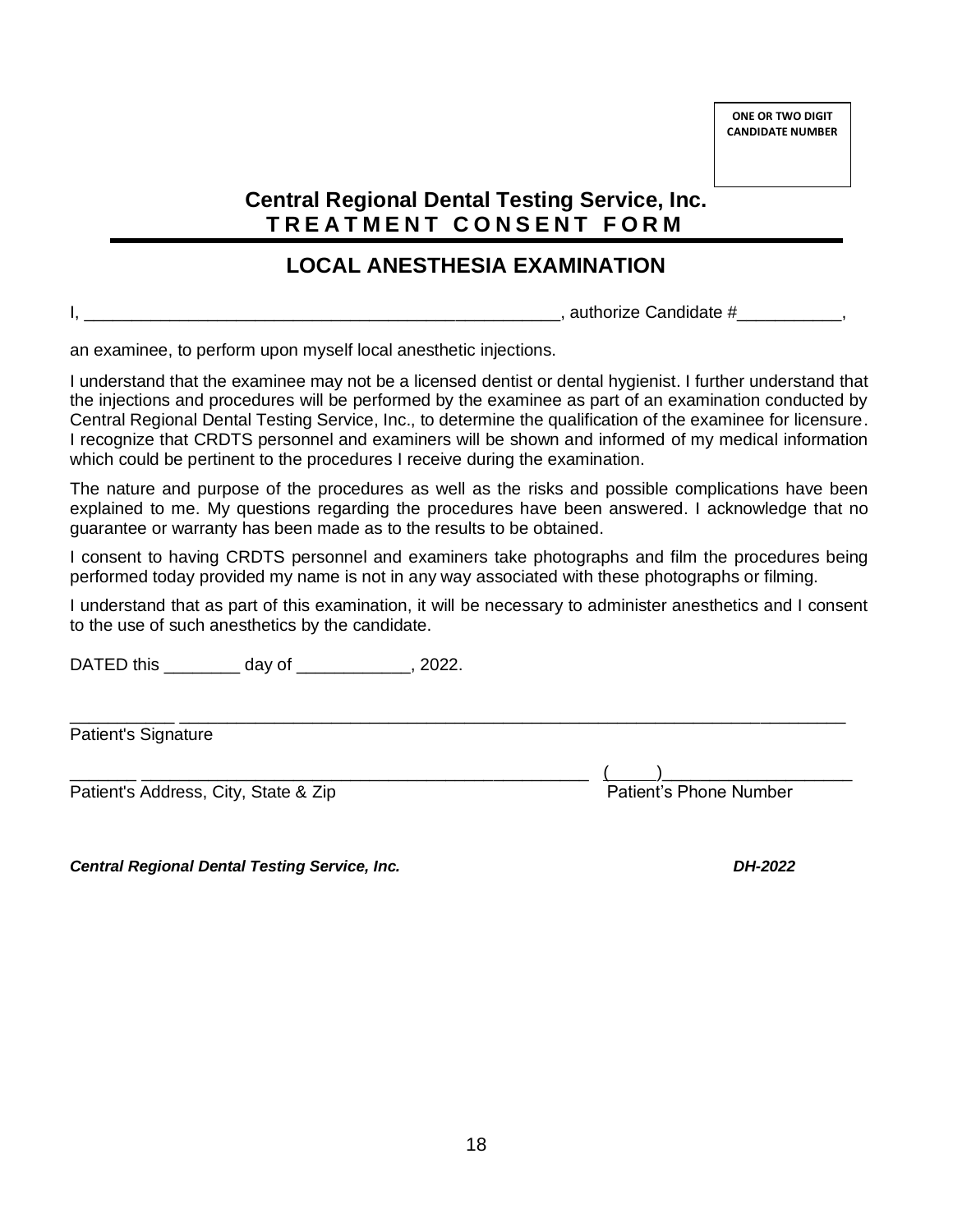#### **CRDTS Medical Clearance Form**

*This form is only needed for patients who have conditions requiring Medical Clearance. Candidate to complete this top section:*

| <b>Dental Patient Information:</b> | <b>Medical or Dental Provider Information:</b>                                                                                                                                                                                 |      |
|------------------------------------|--------------------------------------------------------------------------------------------------------------------------------------------------------------------------------------------------------------------------------|------|
|                                    |                                                                                                                                                                                                                                |      |
| DOB:                               |                                                                                                                                                                                                                                |      |
| *Date patient scheduled to sit     | City/State/Zip: 1997/1997/1997/2012                                                                                                                                                                                            |      |
| for CRDTS Exam:                    | Phone: the contract of the contract of the contract of the contract of the contract of the contract of the contract of the contract of the contract of the contract of the contract of the contract of the contract of the con | Fax: |

Dear Provider:

Our mutual patient (listed above) is scheduled for dental or dental hygiene treatment as part of a clinical board examination.

#### **The medical history (see attached CRDTS medical history screening form) completed by this patient indicates a medical concern of:**

#### *Primary Care Provider or Dentist of Record to complete section below:*

Please evaluate this patient's medical history and advise us on any special considerations that should be made for this patient regarding the dental treatment and/or periodontal therapy they have scheduled.

| Would you recommend any treatment modifications for this patient?                                                                                                                                                                                          | ⊿ No                         | ΙΥρς                   |
|------------------------------------------------------------------------------------------------------------------------------------------------------------------------------------------------------------------------------------------------------------|------------------------------|------------------------|
| Is antibiotic prophylaxis necessary?                                                                                                                                                                                                                       | $\Box$ No                    | l lyes                 |
| May local anesthetic be used on this patient?<br>If yes, may local anesthetic with epinephrine be used?                                                                                                                                                    | $\sqcup$ Yes<br>$\sqcap$ Yes | $\Box$ No<br>$\Box$ No |
| Is high blood pressure (160/95 to 179/109) a concern for this patient?<br>Note: CRDTS guidelines state patients with a BP 180/110 or above are NOT allowed to sit for this exam.<br>If yes, would you allow this patient to sit for the CRDTS exam if they | $\Box$ Yes                   | $\Box$ No              |
| had a blood pressure reading in the range of 160/95 to 179/109?                                                                                                                                                                                            | $\Box$ Yes                   | ∟No                    |
| <b>Additional comments:</b>                                                                                                                                                                                                                                |                              |                        |
|                                                                                                                                                                                                                                                            |                              |                        |
|                                                                                                                                                                                                                                                            |                              |                        |
| *Date Signed: _______________                                                                                                                                                                                                                              |                              |                        |
| *Must be signed within 30 days of the above exam date listed.                                                                                                                                                                                              |                              |                        |

*Thank you for your assistance in providing optimum care forthis patient. CRDTS 2022*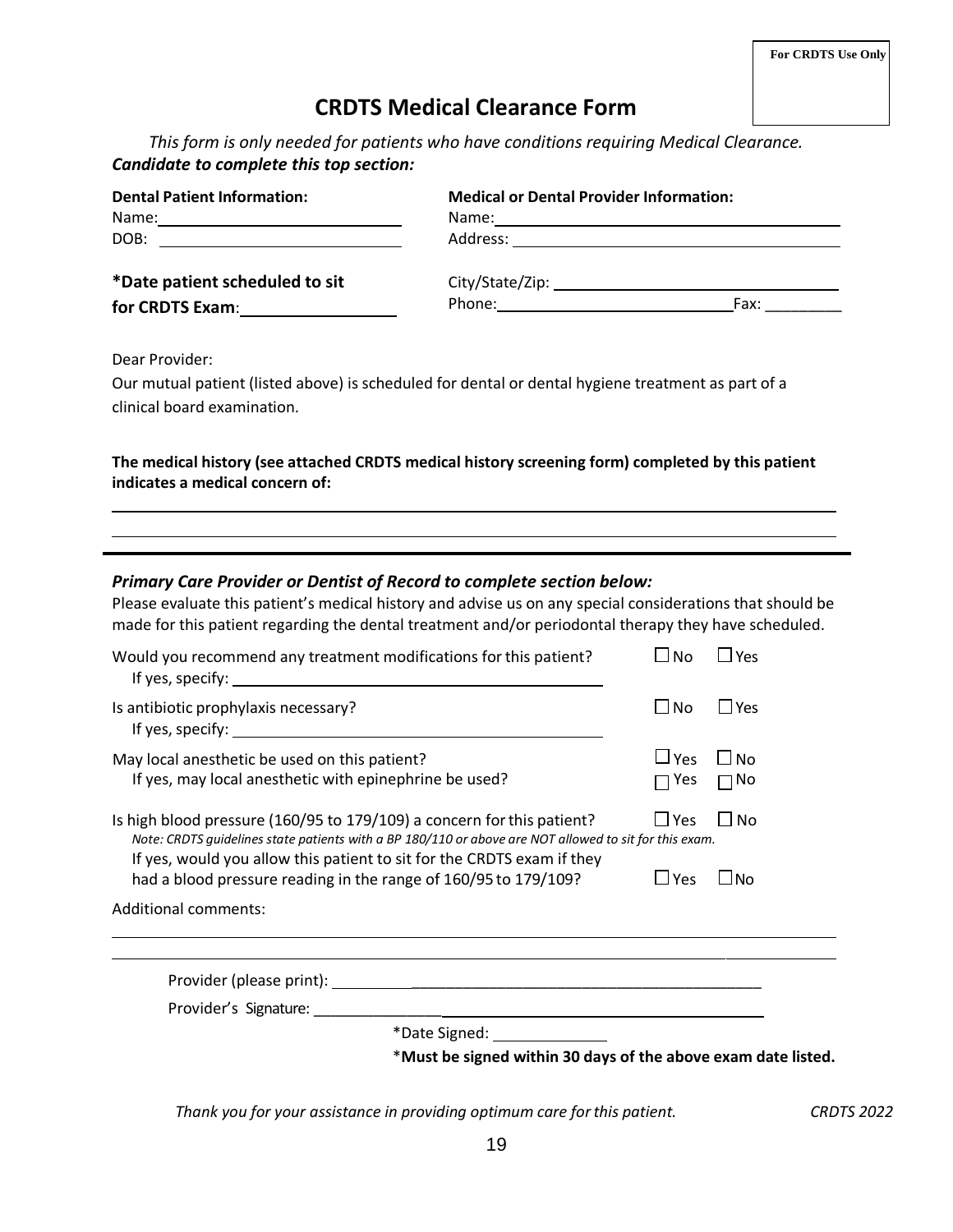**- Use INK to complete this form**

**- Have patient complete this form PRIOR to the exam**

**- Bring this completed form with you to the exam**

#### **2022 CRDTS PATIENT HEALTH HISTORY SCREENING FORM**

|            |                | <b>Pre-exam Screening</b><br>Birthdate: National Assembly                                                                                                                                                                                                                                                                                                                               | * Day of Exam @ Testing Site<br>Blood Pressure _______ /______ |
|------------|----------------|-----------------------------------------------------------------------------------------------------------------------------------------------------------------------------------------------------------------------------------------------------------------------------------------------------------------------------------------------------------------------------------------|----------------------------------------------------------------|
|            |                | INSTRUCTIONS TO PATIENT: Please answer the following questions as completely and accurately as possible. All Information is CONFIDENTIAL.                                                                                                                                                                                                                                               |                                                                |
| <b>YES</b> | NO.            | 1. Are you currently under the care of a physician/primary care provider or have you been treated by a healthcare<br>provider in the last six months?<br>If YES, please specify: the control of the control of the control of the control of the control of the control of the control of the control of the control of the control of the control of the control of the control of the |                                                                |
| <b>YES</b> |                | NO 2. Are you allergic or had any adverse reactions to LATEX, any medicines, drugs, local anesthetics, or other substances?                                                                                                                                                                                                                                                             |                                                                |
| <b>YES</b> | NO.            | 3. Are you currently receiving INTRAVENOUS bisphosphonates for the treatment of osteoporosis or cancer?                                                                                                                                                                                                                                                                                 |                                                                |
|            |                | Answer Below 4. Do you have or have you had any of the following diseases/conditions?                                                                                                                                                                                                                                                                                                   |                                                                |
| <b>YES</b> | N <sub>O</sub> | 4A. Cardiac/Organ Transplant                                                                                                                                                                                                                                                                                                                                                            |                                                                |
| <b>YES</b> | NO.            | 4B. Tuberculosis (active/currently)                                                                                                                                                                                                                                                                                                                                                     | Please explain any YES answers here                            |
| <b>YES</b> | NO.            | 4C. Stroke                                                                                                                                                                                                                                                                                                                                                                              |                                                                |
| <b>YES</b> | N <sub>O</sub> | 4D. Chemotherapy/Radiation Therapy<br>If YES Date:                                                                                                                                                                                                                                                                                                                                      | Question # $\_\_$                                              |
| <b>YES</b> | N <sub>O</sub> | 4E. Heart Attack                                                                                                                                                                                                                                                                                                                                                                        | Explanation:                                                   |
| <b>YES</b> | N <sub>O</sub> | 4F. Heart Surgery (including stents)<br>If YES Date: $\frac{1}{2}$                                                                                                                                                                                                                                                                                                                      |                                                                |
| <b>YES</b> | N <sub>O</sub> | 4G. Artificial/Prosthetic/Damaged Heart Valve(s)                                                                                                                                                                                                                                                                                                                                        |                                                                |
| <b>YES</b> | N <sub>O</sub> | 4H. History of Infective Endocarditis                                                                                                                                                                                                                                                                                                                                                   |                                                                |
| <b>YES</b> | NO             | (Congenital, Atrial Fibrillation)<br>4I. Heart Conditions                                                                                                                                                                                                                                                                                                                               |                                                                |
| <b>YES</b> | N <sub>O</sub> | 4J. Cardiac Medical Devices (including pacemaker, defibrillator, watchman)                                                                                                                                                                                                                                                                                                              |                                                                |
| <b>YES</b> | N <sub>O</sub> | 4K. Joint Replacement                                                                                                                                                                                                                                                                                                                                                                   | Question # $\frac{1}{\sqrt{2}}$                                |
| <b>YES</b> | NO             | 4L. Osteochemonecrosis of the Jaw                                                                                                                                                                                                                                                                                                                                                       | Explanation:                                                   |
| <b>YES</b> | N <sub>O</sub> | If YES Due Date:<br>4M. Pregnant                                                                                                                                                                                                                                                                                                                                                        |                                                                |
| <b>YES</b> | N <sub>O</sub> | 4N. Asthma/Lung/Breathing Disorder/COPD                                                                                                                                                                                                                                                                                                                                                 |                                                                |
| <b>YES</b> | N <sub>O</sub> | 4O. Bleeding Disorder                                                                                                                                                                                                                                                                                                                                                                   |                                                                |
| <b>YES</b> | N <sub>O</sub> | 4P. Cancer                                                                                                                                                                                                                                                                                                                                                                              |                                                                |
| <b>YES</b> | NO.            |                                                                                                                                                                                                                                                                                                                                                                                         |                                                                |
| <b>YES</b> | NO.            | 4R. Epilepsy/Seizures                                                                                                                                                                                                                                                                                                                                                                   | Question # $\_\_\_\_\_\_\_\_\_\_\_$                            |
| <b>YES</b> | N <sub>O</sub> | 4S. Hepatitis                                                                                                                                                                                                                                                                                                                                                                           | Explanation:                                                   |
| <b>YES</b> | N <sub>O</sub> | 4T. High Blood Pressure                                                                                                                                                                                                                                                                                                                                                                 |                                                                |
| <b>YES</b> | NO.            | 4U. Immune Suppression/HIV/AIDS                                                                                                                                                                                                                                                                                                                                                         |                                                                |
| <b>YES</b> | N <sub>O</sub> | 4V. Kidney/Renal Disease                                                                                                                                                                                                                                                                                                                                                                |                                                                |
| <b>YES</b> | N <sub>O</sub> | 4W. Mental Health Disorders                                                                                                                                                                                                                                                                                                                                                             |                                                                |
| <b>YES</b> | N <sub>O</sub> | 4X. Substance Abuse Disorders                                                                                                                                                                                                                                                                                                                                                           |                                                                |
| <b>YES</b> | N <sub>O</sub> | 4Y. Do you have any disease or condition not listed above?                                                                                                                                                                                                                                                                                                                              | If more space is needed, please                                |
|            |                | If YES, please specify:                                                                                                                                                                                                                                                                                                                                                                 |                                                                |

**condition that could adversely affect the patient's suitability to take part in the examination.**

.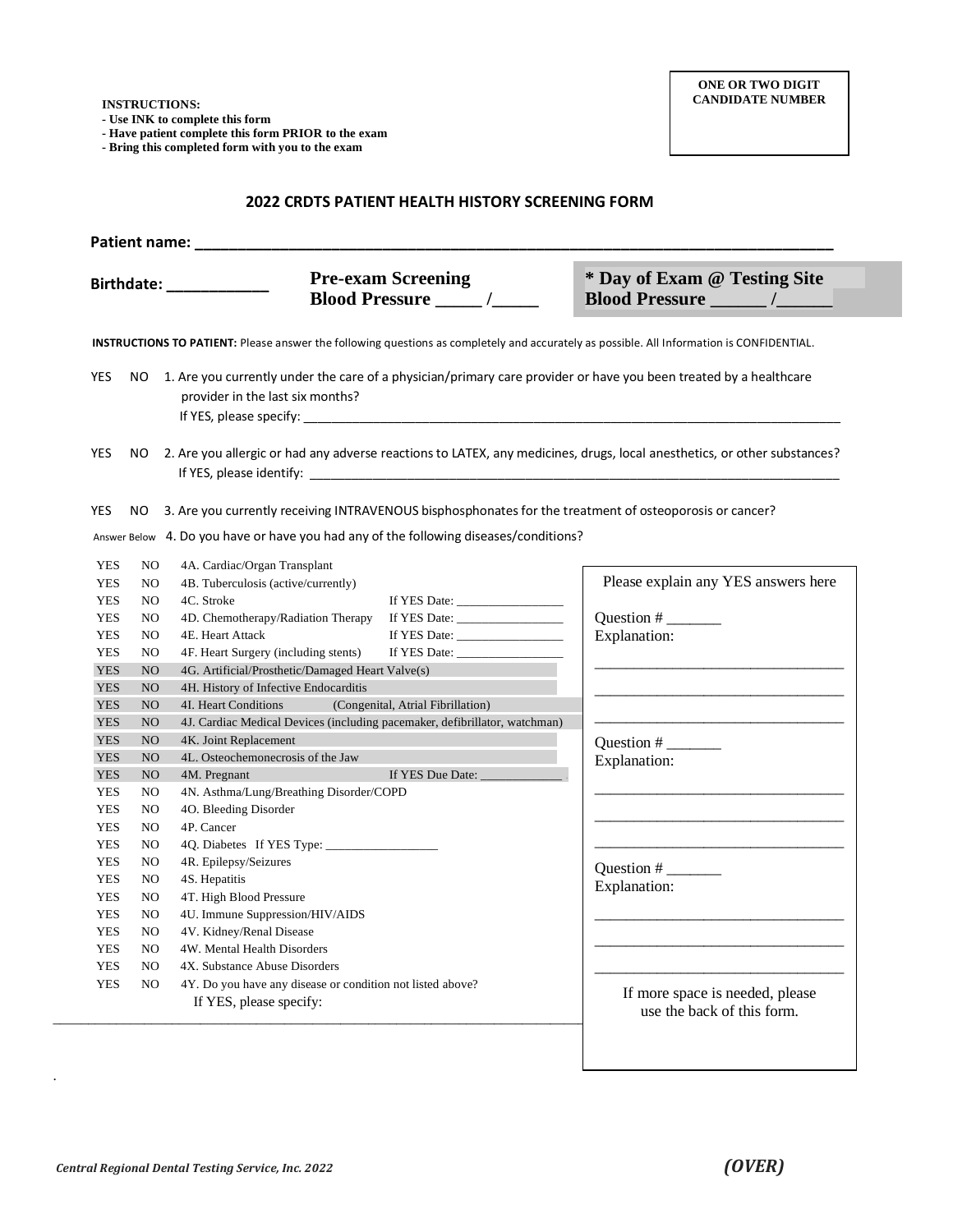#### **2022 CRDTS PATIENT HEALTH HISTORY SCREENING FORM page 2 of 2**

**Any item on the health history with a YES response may require a medical clearance from a licensed primary care provider or dentist of record if the explanation section indicates the possibility of a significant systemic condition that could adversely affect the patient's suitability to take part in the examination.**

**Securely attach any medical clearance letters to this form.**

**List all prescribed, over the counter and recreational drugs taken within the last 48 hours:**

**IF NONE PLEASE MARK "X" HERE: \_\_\_\_\_\_\_**

| <b>Name of Drug</b> | Amount/Dose | <b>Reason for Taking</b> | Last Taken (Day/Time) |
|---------------------|-------------|--------------------------|-----------------------|
|                     |             |                          |                       |
|                     |             |                          |                       |
|                     |             |                          |                       |
|                     |             |                          |                       |
|                     |             |                          |                       |

**If needed, record additional information below:** 

I certify that I have read and understand the above. I acknowledge that I have answered these questions accurately and completely. I will not hold the testing agency responsible for any action taken or not taken because of errors I may have made when completing this form.

*\_\_\_\_\_\_\_\_\_\_\_\_\_\_\_\_\_\_\_\_\_\_\_\_\_\_\_\_\_\_\_\_\_\_\_\_\_\_\_\_\_\_\_\_\_\_\_\_\_\_\_\_\_\_\_\_\_\_\_\_\_\_\_\_\_\_\_\_\_\_\_\_\_\_\_\_\_\_\_\_\_\_\_\_\_*

*\_\_\_\_\_\_\_\_\_\_\_\_\_\_\_\_\_\_\_\_\_\_\_\_\_\_\_\_\_\_\_\_\_\_\_\_\_\_\_\_\_\_\_\_\_\_\_\_\_\_\_\_\_\_\_\_\_\_\_\_\_\_\_\_\_\_\_\_\_\_\_\_\_\_\_\_\_\_\_\_\_\_\_\_\_*

*\_\_\_\_\_\_\_\_\_\_\_\_\_\_\_\_\_\_\_\_\_\_\_\_\_\_\_\_\_\_\_\_\_\_\_\_\_\_\_\_\_\_\_\_\_\_\_\_\_\_\_\_\_\_\_\_\_\_\_\_\_\_\_\_\_\_\_\_\_\_\_\_\_\_\_\_\_\_\_\_\_\_\_\_\_*

*\_\_\_\_\_\_\_\_\_\_\_\_\_\_\_\_\_\_\_\_\_\_\_\_\_\_\_\_\_\_\_\_\_\_\_\_\_\_\_\_\_\_\_\_\_\_\_\_\_\_\_\_\_\_\_\_\_\_\_\_\_\_\_\_\_\_\_\_\_\_\_\_\_\_\_\_\_\_\_\_\_\_\_\_\_*

| <b>PATIENT SIGNATURE:</b> |                                            | <b>DATE:</b>                                                                                                         |
|---------------------------|--------------------------------------------|----------------------------------------------------------------------------------------------------------------------|
|                           | (Parent or Guardian if patient is a minor) |                                                                                                                      |
|                           |                                            |                                                                                                                      |
|                           |                                            | I hereby attest to the fact that this Health History Screening Form was reviewed and updated on the day of the exam. |
| *Patient Initials         | <i>*Candidate Initials</i>                 | /2022<br><i>*Today's Exam Date</i>                                                                                   |
|                           |                                            |                                                                                                                      |

*\*All items marked with an asterisk must be completed the DAY OF THE EXAMINATION*

*Central Regional Dental Testing Service, Inc. 2022*